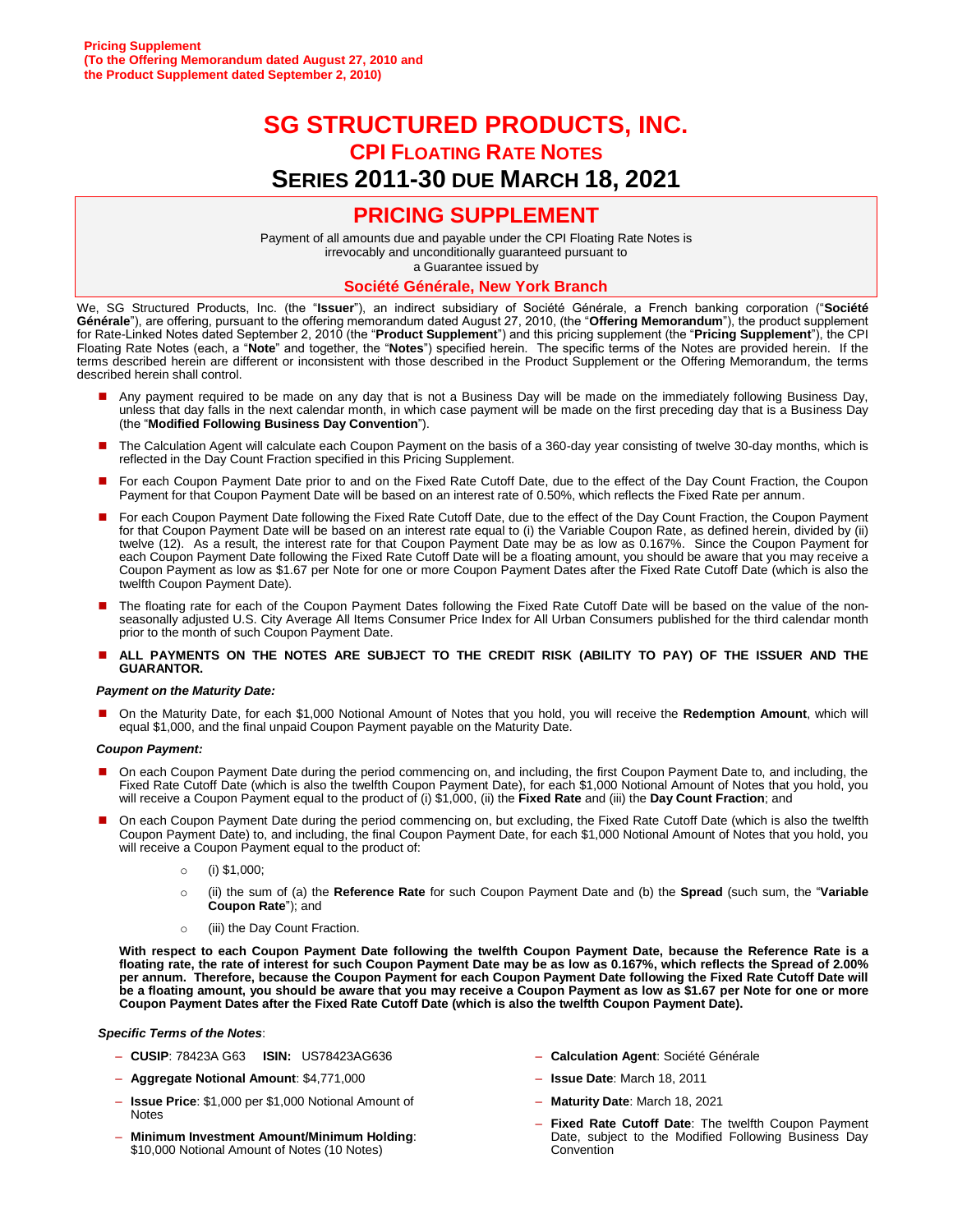- **Coupon Payment Dates**: The 18<sup>th</sup> calendar day of each month; provided that (i) the first Coupon Payment Date will be April 18, 2011 and (ii) the last Coupon Payment Date will be the Maturity Date (or the Accelerated Maturity Date, as the case may be)
- **Fixed Rate**: 6.00% per annum (which would result in an interest rate of 0.50% for each Coupon Payment Date on and prior to the Fixed Rate Cutoff Date)
- **Reference Rate**: With respect to each Coupon Payment Date, (i) the CPI Level for the Reference Month applicable to such Coupon Payment Date, divided by (ii) 10,000, expressed as a percentage
- **CPI Level**: With respect to each Coupon Payment Date, the value of the non-seasonally adjusted U.S. City Average All Items Consumer Price Index for All Urban Consumers (the "**CPI**"), as reported monthly by the Bureau of Labor Statistics of the U.S. Department of Labor, published for the Reference Month applicable to

such Coupon Payment Date and on Bloomberg page **CPURNSA** 

- **Spread**: 2.00% per annum (which would result in a minimum interest rate of 0.167% for each Coupon Payment Date following the Fixed Rate Cutoff Date)
- **Reference Month:** With respect to each Coupon Payment Date, three calendar months prior to the month of such Coupon Payment Date
- **Day Count Fraction**: With respect to each Coupon Payment Date, 30 divided by 360 (in the event of an acceleration upon occurrence of an Event of Default as described under "*Description of the Notes – Acceleration*" in the accompanying Product Supplement, the Calculation Agent will adjust the Day Count Fraction for the final Coupon Payment payable on the Accelerated Maturity Date on the basis of a 360-day year consisting of twelve 30-day months)

#### **CAPITALIZED TERMS USED IN THIS PRICING SUPPLEMENT, BUT NOT DEFINED HEREIN, SHALL HAVE THE MEANING ASCRIBED TO THEM IN THE PRODUCT SUPPLEMENT OR THE OFFERING MEMORANDUM.**

- The Notes are subject to acceleration upon occurrence of an Event of Default as described under "*Description of the Notes Acceleration*" in the accompanying Product Supplement. In the event of an acceleration upon occurrence of an Event of Default as described under "*Description of the Notes – Acceleration*" in the accompanying Product Supplement, the Calculation Agent will adjust the Day Count Fraction for the final Coupon Payment payable on the Accelerated Maturity Date on the basis of a 360-day year consisting of twelve 30-day months.
- If the CPI Level for any Reference Month is not available on the Bloomberg page CPURNSA or any successor source, the Calculation Agent will determine the CPI Level for such Reference Month in accordance with the section "*Description of the Notes – Reference Rates – CPI*" in the accompanying Product Supplement.
- If the CPI is discontinued or is substantially or materially altered, as determined in the sole discretion of the Calculation Agent, then a successor index will be chosen in accordance with the section "*Description of the Notes – Reference Rates – CPI*" in the accompanying Product Supplement.

|                 | <b>Price to Public(1)</b> | <b>Agent's Commission(2)</b> | <b>Proceeds to Us</b>       |
|-----------------|---------------------------|------------------------------|-----------------------------|
| <b>Per Note</b> | \$1,000                   | up to \$36.60                | no less than \$963.40       |
| <b>Total</b>    | \$4.771.000               | up to \$174,618.60           | no less than \$4,596,381.40 |

- (1) The price to the public includes the cost of hedging our obligations under the Notes through one or more of our affiliates, which includes our affiliates' expected cost of providing such hedge as well as the profit our affiliates expect to realize in consideration for assuming the risks inherent in providing such hedge. Also see "Risk Factors – The inclusion of commissions and projected profit *from hedging in the original price is likely to adversely affect secondary market prices"* in the Product Supplement.
- (2) Please see "*Supplemental Plan of Distribution (Conflict of Interest)*" in this Pricing Supplement as well as "*Supplemental Plan of Distribution*" in the Product Supplement for information about fees and commissions.

#### **Neither the Securities and Exchange Commission nor any state securities commission or regulatory authority has approved or disapproved of the Notes or the guarantee or passed upon the accuracy or adequacy of this Pricing Supplement, the Product Supplement and the Offering Memorandum. Any representation to the contrary is a criminal offense.**

The Notes may be assigned a rating of "A+" by Standard & Poor's, a division of the McGraw-Hill Companies, Inc. ("S&P"). This rating represents S&P's assessment of the creditworthiness of Société Générale (and, therefore, Société Générale, New York Branch) and is not indicative of the market risk associated with the Notes, the CPI and the Reference Rate.

#### **The Notes involve risks not associated with an investment in ordinary debt securities. See "***Risk Factors***" beginning on pg. 6 of this Pricing Supplement, on pg. 2 of the Product Supplement and on pg. 6 of the Offering Memorandum.**

The agents are not obligated to purchase the Notes but have agreed to use reasonable efforts to solicit offers to purchase the Notes. To the extent the full Aggregate Notional Amount of the Notes being offered by this Pricing Supplement is not purchased by investors in the offering, one or more of our affiliates may agree to purchase a part of the unsold portion, which may constitute a substantial portion of the total Aggregate Notional Amount of the Notes, and to hold such Notes for investment purposes. See "*Risk Factors – Holding of the Notes by our affiliates and future sales*" in this Pricing Supplement. This Pricing Supplement and the accompanying Product Supplement and Offering Memorandum may be used by our affiliates in connection with offers and sales of the Notes in market-making transactions.

*The Issuer reserves the right to withdraw, cancel or modify the offer and to reject orders in whole or in part. The Notes are expected to be delivered through the facilities of The Depository Trust Company on or about the Issue Date.*

The date of this Pricing Supplement is March 16, 2011.

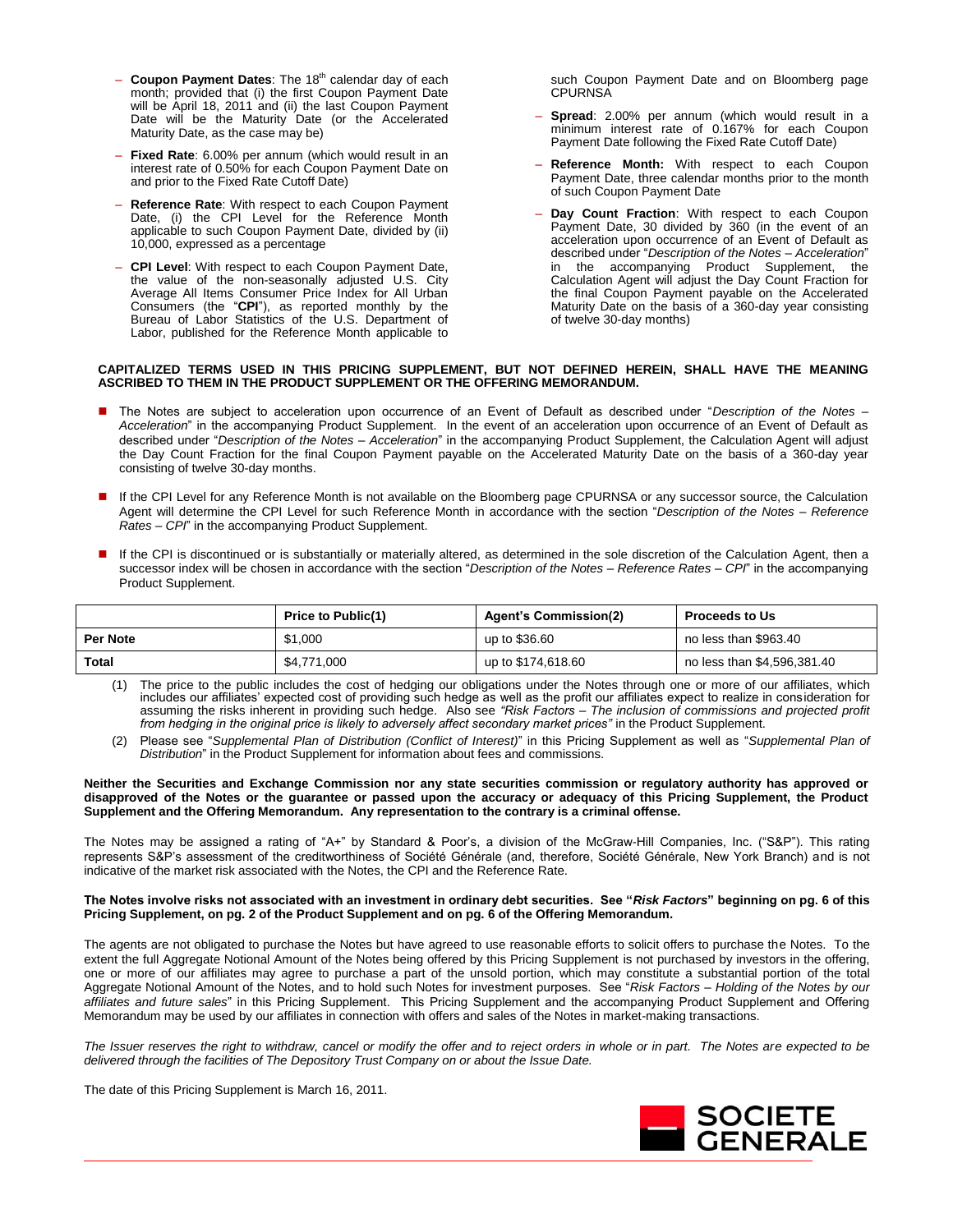**THE NOTES AND THE GUARANTEE BY SOCIÉTÉ GÉNÉRALE, NEW YORK BRANCH (THE "GUARANTEE") HAVE NOT BEEN REGISTERED UNDER THE SECURITIES ACT OF 1933, AS AMENDED (THE "SECURITIES ACT") OR ANY STATE SECURITIES LAWS. THE NOTES ARE BEING OFFERED PURSUANT TO AN EXEMPTION FROM REGISTRATION CONTAINED IN SECTION 3(a)(2) OF THE SECURITIES ACT.** 

**NEITHER THE SECURITIES AND EXCHANGE COMMISSION (THE "SEC") NOR ANY STATE SECURITIES COMMISSION OR REGULATORY AUTHORITY HAS APPROVED OR DISAPPROVED OF THE NOTES OR THE GUARANTEE OR PASSED UPON THE ACCURACY OR ADEQUACY OF THIS PRICING SUPPLEMENT, THE PRODUCT SUPPLEMENT AND THE OFFERING MEMORANDUM. ANY REPRESENTATION TO THE CONTRARY IS A CRIMINAL OFFENSE IN THE UNITED STATES. UNDER NO CIRCUMSTANCES SHALL THIS PRICING SUPPLEMENT, THE PRODUCT SUPPLEMENT AND THE OFFERING MEMORANDUM CONSTITUTE AN OFFER TO SELL OR A SOLICITATION OF AN OFFER TO BUY, NOR SHALL THERE BE ANY SALE OF THESE NOTES OR THE GUARANTEE, IN ANY JURISDICTION IN WHICH SUCH OFFER, SOLICITATION OR SALE WOULD BE UNLAWFUL PRIOR TO QUALIFICATION UNDER THE SECURITIES LAWS OF ANY SUCH JURISDICTION.**

THE NOTES CONSTITUTE UNCONDITIONAL LIABILITIES OF THE ISSUER, AND THE GUARANTEE CONSTITUTES AN UNCONDITIONAL OBLIGATION OF THE GUARANTOR. THE NOTES AND THE GUARANTEE ARE NOT INSURED OR GUARANTEED BY THE FEDERAL DEPOSIT INSURANCE CORPORATION, THE BANK INSURANCE FUND OR ANY U.S. OR FRENCH GOVERNMENTAL OR DEPOSIT INSURANCE AGENCY.

In making your investment decision, you should rely only on the information contained or incorporated by reference in this Pricing Supplement, the Product Supplement and the Offering Memorandum. Copies of this Pricing Supplement, the Product Supplement and the Offering Memorandum are available from us, at no cost to you, and you should read each of these documents carefully prior to investing in the Notes. We have not authorized anyone to give you any additional or different information. The information in this Pricing Supplement, the Product Supplement and the Offering Memorandum may only be accurate as of the dates of each of these documents, respectively.

The contents of this Pricing Supplement are not to be construed as legal, business, or tax advice. The Notes described in this Pricing Supplement, the Product Supplement and the Offering Memorandum are not appropriate for all investors, and involve important legal and tax consequences and investment risks, which should be discussed with your professional advisors. You should be aware that the regulations of the Financial Industry Regulatory Authority, Inc. and the laws of certain jurisdictions (including regulations and laws that require brokers to ensure that investments are suitable for their customers) may limit the availability of the Notes.

We are offering to sell, and are seeking offers to buy, the Notes only in jurisdictions where such offers and sales are permitted. This Pricing Supplement, the Product Supplement and the Offering Memorandum do not constitute an offer to sell or a solicitation of an offer to buy the Notes in any circumstances in which such offer or solicitation is unlawful.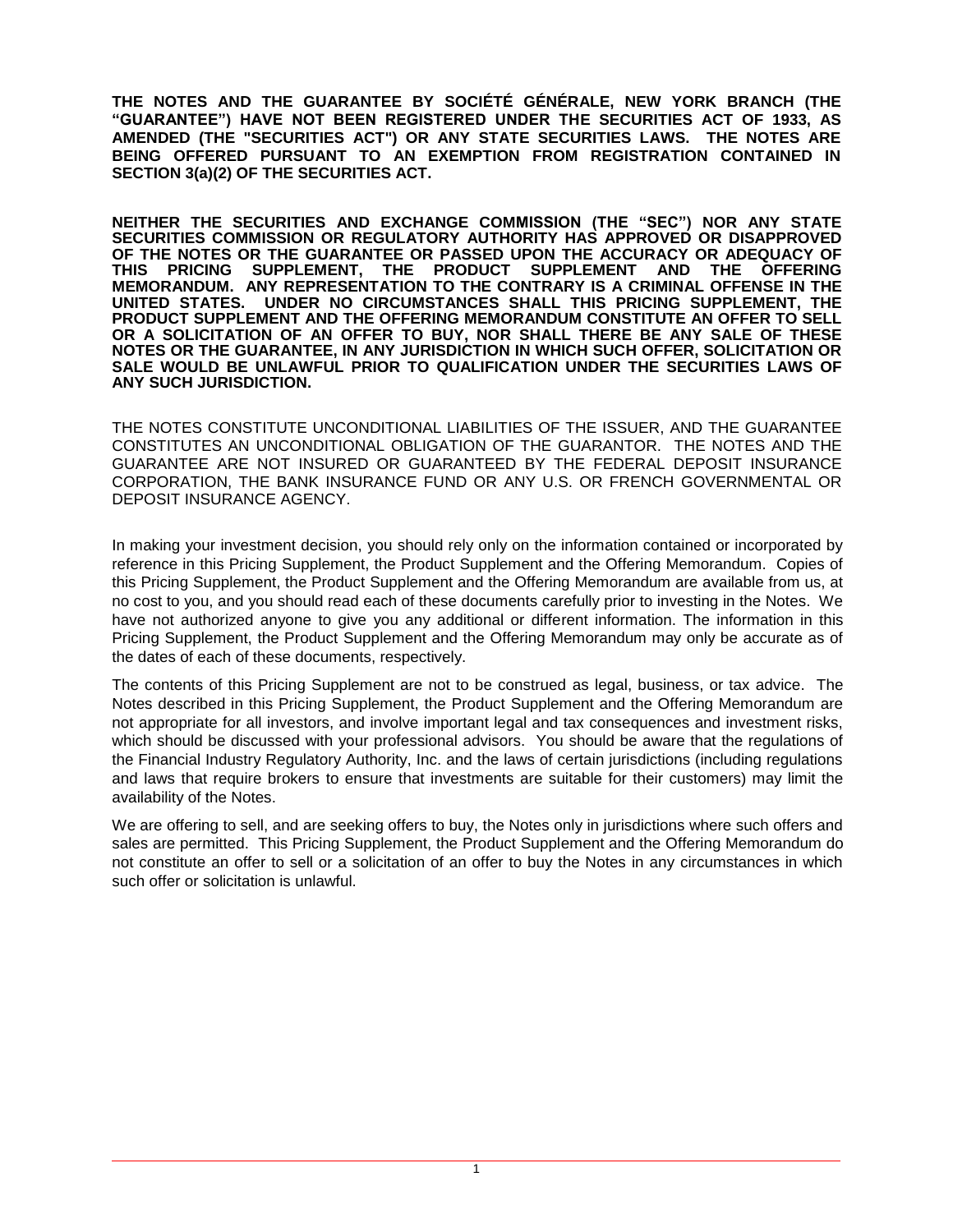# **ADDITIONAL TERMS SPECIFIC TO THE NOTES**

You should read this Pricing Supplement together with the accompanying Offering Memorandum and the Product Supplement relating to the Notes and the Program (of which the Notes are a part). This Pricing Supplement, together with the documents listed below, contains the terms of the Notes and supersedes all prior or contemporaneous oral statements as well as any other written materials including preliminary or indicative pricing terms, correspondence, trade ideas, structures for implementation, sample structures, fact sheets, brochures or other educational materials of ours.

*You should carefully consider, among other things, the matters set forth under "Risk Factors" in this Pricing Supplement, the accompanying Product Supplement and the Offering Memorandum, as the Notes involve risks not associated with conventional debt securities. We urge you to consult your investment, legal, accounting and other advisors before you invest in the Notes.* 

# **You may access these documents as follows:**

# **Offering Memorandum dated August 27, 2010:**

http://sgsp.sgamericas.com/admins/files/flp/warrant/cw/sgsp/files/84.pdf

#### **Product Supplement for Rate-Linked Notes dated September 2, 2010:**

http://sgsp.sgamericas.com/admins/files/flp/warrant/cw/sgsp/files/82.pdf

In this Pricing Supplement, the Product Supplement and the accompanying Offering Memorandum, "we," "us" and "our" refer to SG Structured Products, Inc., unless the context requires otherwise.

The Notes specified herein will be the Issuer's direct, general, unconditional, unsecured and unsubordinated obligation, will rank *pari passu* without any preference among themselves and will rank *pari passu* among, and be of the same series with, all of the Issuer's other unconditional, unsecured and unsubordinated obligations issued under the Program.

The offering of the Notes is being made by SG Americas Securities, LLC ("**SGAS**"), an affiliate of the issuer, pursuant to FINRA Rule 5121. Also see section "*Risk Factors – We will sell the Notes through our affiliate, SGAS; Potential conflict of interest*" in the Product Supplement.

You may contact Société Générale, New York Branch at their offices located at 1221 Avenue of the Americas, New York, NY 10020 Attention: Global Markets Division, or by telephoning SGNY at 212-278- 6000 for additional information.

#### **SUMMARY**

*Because this is a summary, it does not contain all of the information that may be important to you. You should read this summary together with the more detailed information that is contained in (i) this Pricing Supplement, (ii)* the "Description of the Notes" section in the accompanying Product Supplement and *(iii)* the "Description of the Notes" section in the accompanying Offering Memorandum.

#### **What are the Notes?**

The Notes are senior unsecured obligations issued by us and are fully and unconditionally guaranteed by Société Générale, New York Branch ("**SGNY**" or the **Guarantor**") as to the payment of all amounts, when and as they become due and payable.

Unlike ordinary debt securities, following the Fixed Rate Cutoff Date, which is the twelfth Coupon Payment Date, the Coupon Payment on each of the remaining Coupon Payment Dates will be linked to the CPI Level for the applicable Reference Month (which is the third calendar month prior to the month of such Coupon Payment Date) and, therefore, the amount of the Coupon Payment you will receive on such Coupon Payment Date is not fixed, but will vary based on the Variable Coupon Rate, as adjusted by the Day Count Fraction, for such Coupon Payment Date. *We have no control over the matters or factors that may affect the CPI*.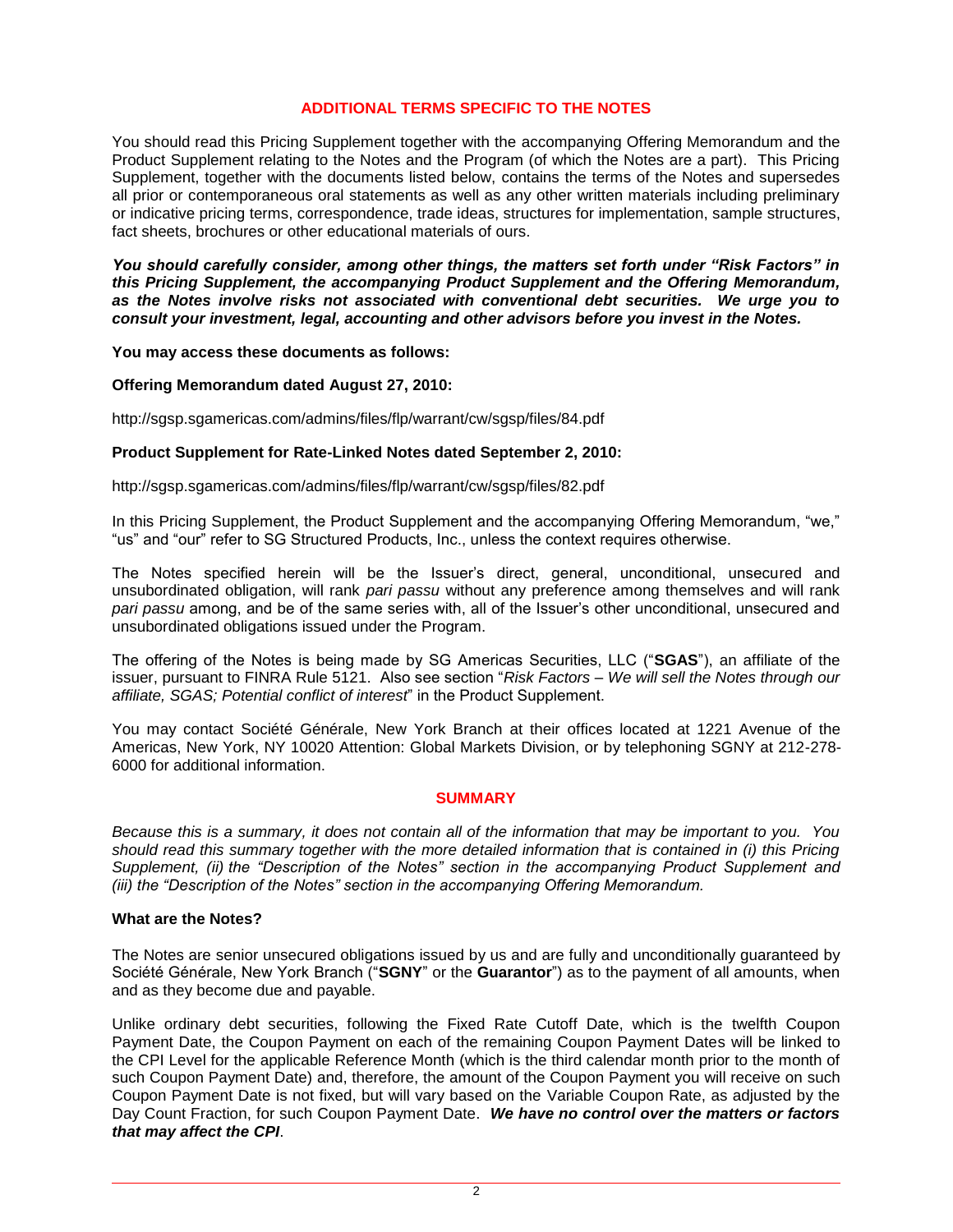Since there is a risk that the interest rate for one or more Coupon Payment Dates following the Fixed Rate Cutoff Date may be as low as 0.167% (*i.e.,* the Coupon Payment may be as low as \$1.67per Note for one or more Coupon Payment Dates after the Fixed Rate Cutoff Date), you may receive an interest on the Notes in the future that is less than the interest payable on conventional debt securities or other investments.

Therefore, the return on the Notes may be less than that which would be payable on a conventional fixedrate debt security with the same maturity issued by us or a company with creditworthiness comparable to ours and the Guarantor. The return on the Notes may not compensate you for any opportunity cost implied by inflation and other factors relating to the time value of money.

COUPON PAYMENTS ON THE NOTES AND PAYMENT AT MATURITY ARE SUBJECT TO THE CREDIT RISK (ABILITY TO PAY) OF THE ISSUER AND THE GUARANTOR.

# **What is the minimum required purchase?**

The minimum investment in the Notes is USD 10,000 or 10 Notes.

# **Do I get my initial principal investment back at maturity?**

Yes. However, you should be aware that the protection of your initial principal investment is only available at maturity. If you sell your Notes in the secondary market (if any exists) prior to the scheduled Maturity Date you could suffer a significant loss of your initial principal investment in the Notes.

THE PAYMENT OF YOUR PRINCIPAL AT MATURITY IS SUBJECT TO THE CREDIT RISK (ABILITY TO PAY) OF THE ISSUER AND THE GUARANTOR.

# **Is there a limit on how much you can lose on the Notes?**

While you are guaranteed to receive your initial principal investment at maturity, the payment of your principal at maturity is subject to the credit risk of the Issuer and the Guarantor.

In addition, you should be aware that the protection of your initial principal investment is only available at maturity. If you sell your Notes in the secondary market (if any exists) prior to the scheduled Maturity Date, you could suffer a significant loss of your initial principal investment in the Notes.

# **Is there a limit on how much you can earn on the Notes?**

Yes. Your return on the Notes will be limited to the total Coupon Payments payable over the term of the Notes. In no event will the total payment on your Notes exceed the Notional Amount of your Notes plus the total amount of the Coupon Payments payable on your Notes.

On the first twelve Coupon Payment Dates, you will receive a Coupon Payment on each of such dates equal to \$5.00 per Note, which is an amount equal to the product of \$1,000, the Fixed Rate of 6.00% per annum and the Day Count Fraction of 30/360. For each \$1,000 Notional Amount of your Notes, in no event will you receive more than \$5.00 on each of the first twelve (12) Coupon Payment Dates.

Moreover, since the Coupon Payment for each Coupon Payment Date following the Fixed Rate Cutoff Date (which is the twelfth Coupon Payment Date) will be a floating amount, you should be aware that you may receive a Coupon Payment as low as \$1.67 per Note for one or more Coupon Payment Dates after the Fixed Rate Cutoff Date.

# **Will I receive any coupon or interest payments on the Notes?**

Yes. However, you should be aware that the Coupon Payment on your Notes on each of the remaining Coupon Payment Dates following the twelfth Coupon Payment Date is not fixed and will vary based on the CPI Level for the applicable Reference Month.

For the first twelve (12) Coupon Payment Dates, you will receive a Coupon Payment of \$5.00 per Note on each of such dates, which is an amount equal to the product of \$1,000, the Fixed Rate of 6.00% per annum and the Day Count Fraction of 30/360.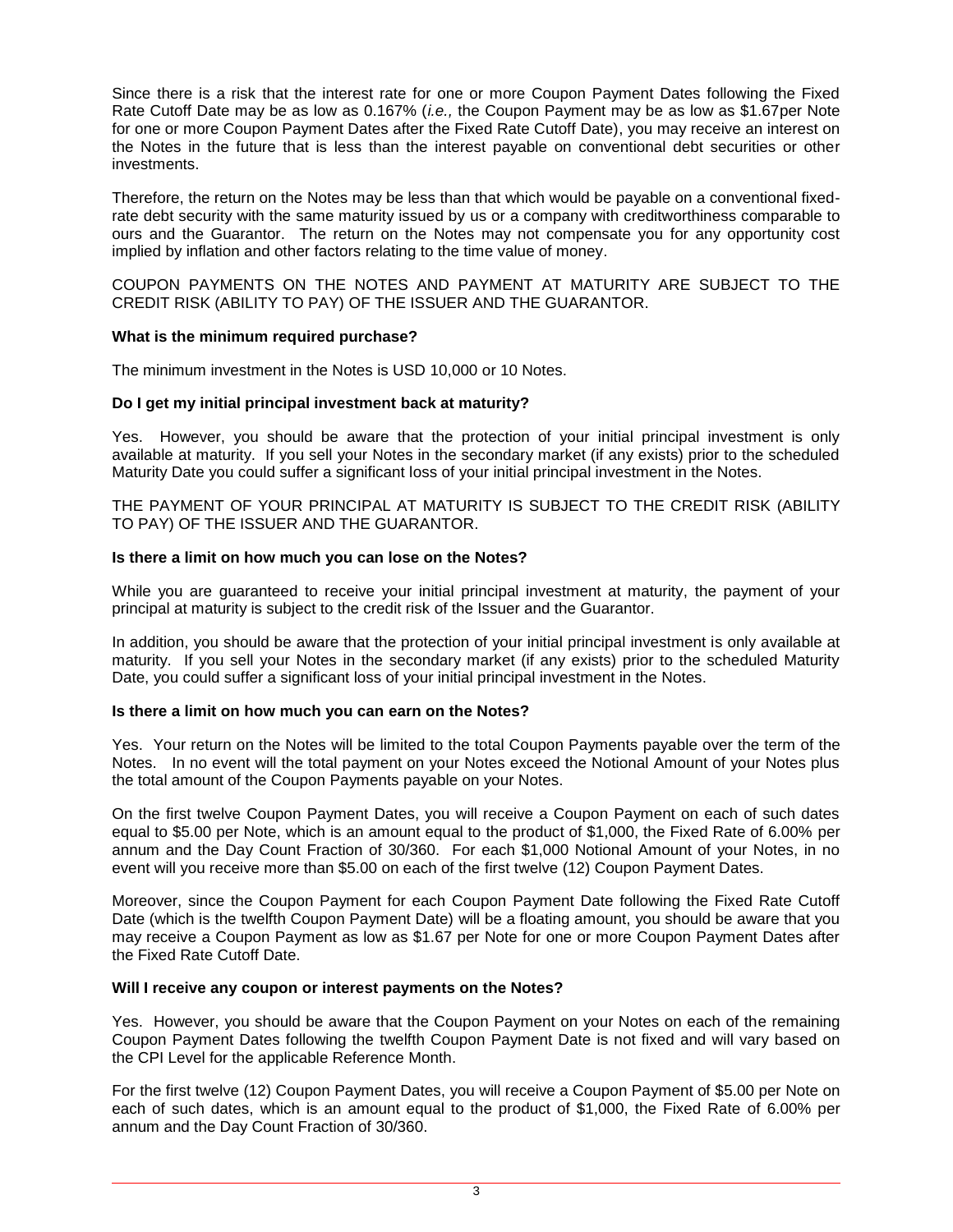With respect to each Coupon Payment Date following the twelfth Coupon Payment Date, because the Reference Rate is a floating rate, the Variable Coupon Rate for such Coupon Payment Date may be as low as 0.167%, which reflects the Spread of 2.00% per annum. Therefore, because the Coupon Payment for each Coupon Payment Date following the twelfth Coupon Payment Date will be a floating amount, you should be aware that you may receive a Coupon Payment as low as \$1.67 per Note for one or more Coupon Payment Dates after the twelfth Coupon Payment Date.

The Calculation Agent will calculate each Coupon Payment on the basis of a 360-day year consisting of twelve 30-day months, which is reflected in the Day Count Fraction specified in this Pricing Supplement.

# **How are the Reference Rate and the Variable Coupon Rate determined following the twelfth Coupon Payment Date?**

The Reference Rate (and therefore the Variable Coupon Rate) for each Coupon Payment Date following the Fixed Rate Cutoff Date is based on the value of the CPI for the third calendar month prior to the month of such Coupon Payment Date and will not reflect (and may be less than) the value of the CPI for any other calendar months. For example, since the Reference Month is specified as the third calendar month prior to the month of the relevant Coupon Payment Date, then for a Coupon Payment Date in June of any year, the Reference Month for such Coupon Payment Date would be March of that year, and the Reference Rate and the Variable Coupon Rate for (and the Coupon Payment payable on) such Coupon Payment Date in June would be calculated using the value of CPI for March.

Accordingly, for each Coupon Payment Date following the Fixed Rate Cutoff Date, only the value of the CPI for the third calendar month prior to the month of such Coupon Payment Date will be used to determine the Reference Rate (and the Variable Coupon Rate) and, therefore, the Coupon Payment for such Coupon Payment Date, regardless of what the value of the CPI may be for any other calendar months.

# **Who calculates the Coupon Payments and the principal repayment on the Maturity Date?**

We have appointed our affiliate Société Générale to act as Calculation Agent for the Notes. As Calculation Agent, Société Générale will determine, among other things, the CPI Level for each Reference Month, the Reference Rate (and therefore the Variable Coupon Rate) for each Coupon Payment Date, each Coupon Payment and the principal amount payable per Note at maturity. See "*Risk Factors – Potential conflicts*" in this Pricing Supplement.

In the event of an acceleration upon occurrence of an Event of Default as described under "*Description of the Notes – Acceleration*" in the accompanying Product Supplement, the Calculation Agent will adjust the Day Count Fraction for the final Coupon Payment payable on the Accelerated Maturity Date on the basis of a 360-day year consisting of twelve 30-day months.

If the CPI Level for any Reference Month is not available on the Bloomberg page CPURNSA or any successor source, the Calculation Agent will determine the CPI Level for such Reference Month in accordance with the section "*Description of the Notes – Reference Rates – CPI*" in the accompanying Product Supplement.

If the CPI is discontinued or is substantially or materially altered, as determined in the sole discretion of the Calculation Agent, then a successor index will be chosen in accordance with the section "*Description of the Notes – Reference Rates – CPI*" in the accompanying Product Supplement.

# **Is there a secondary market for Notes?**

The Issuer and the Guarantor do not intend to apply for listing of the Notes on any securities exchange or for quotation on any inter-dealer quotation system. Accordingly, there may be little or no secondary market for the Notes and, as such, information regarding independent market pricing for the Notes may be extremely limited. You should be willing to hold your Notes until maturity. While SGAS has advised the Issuer that it intends to make a secondary market in the Notes, SGAS has no obligation to make such a market and may cease market-making activities if commenced at any time. There can be no assurance that a secondary market will develop or, if developed, that it would provide enough liquidity to allow you to trade or sell your Notes easily.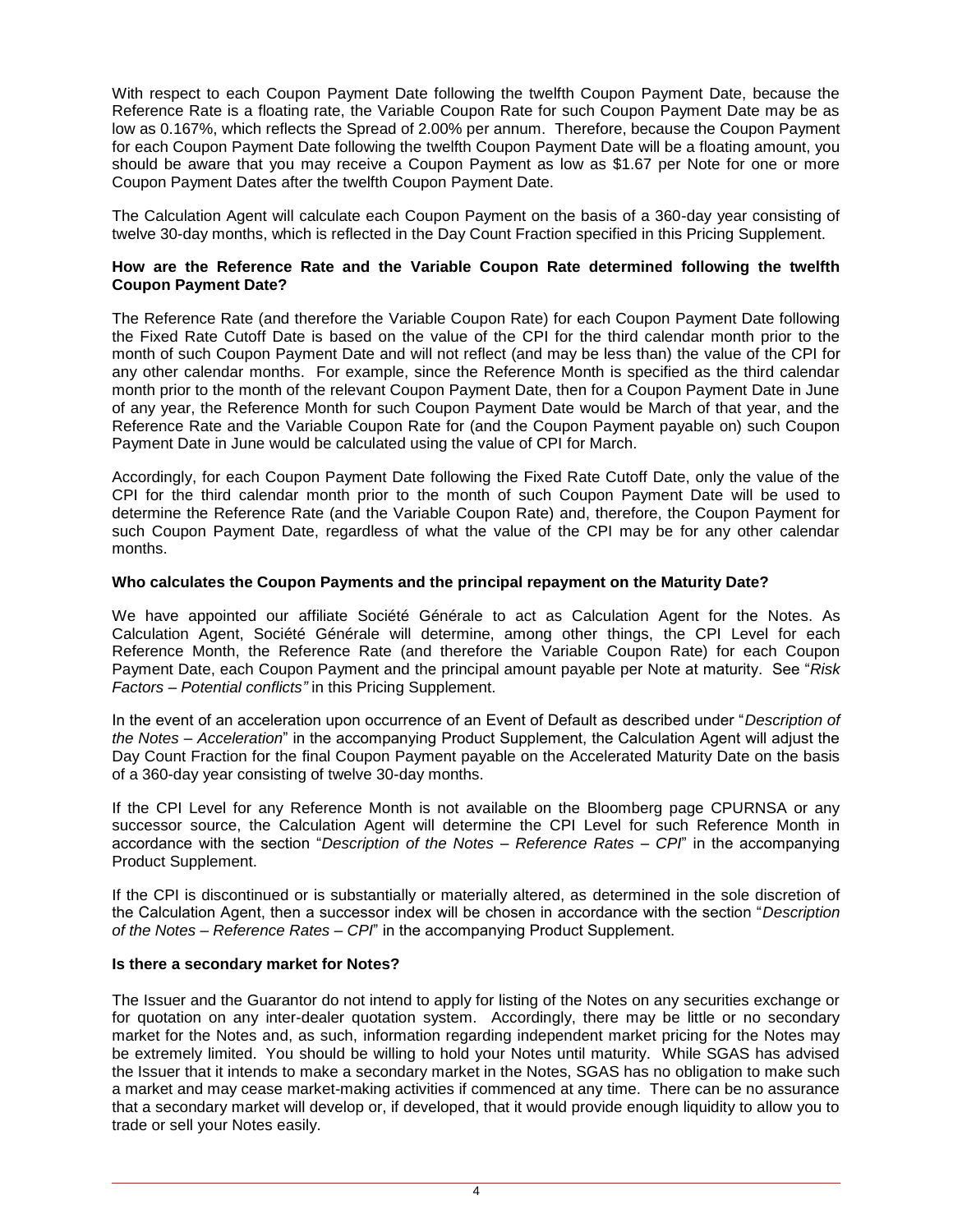# **Can I lose my principal in the secondary market (if any exists)?**

Yes. If you sell your Notes in the secondary market (if any exists) prior to the scheduled Maturity Date, you could suffer a significant loss of your initial principal investment in the Notes.

Under ordinary market conditions, SGAS intends to maintain a market in the Notes; however, SGAS is not obligated to provide a secondary market in the Notes and may cease doing so at any time. Several factors, many of which are beyond our control, may influence the value of the Notes in the secondary market (if any exists) and the price at which SGAS may be willing to purchase or sell the Notes in the secondary market. SGAS will determine its market-making prices in its sole discretion. There can be no assurance that a secondary market will develop or, if developed, that it would provide enough liquidity to allow you to trade or sell your Notes easily.

We expect that generally the expected volatility of the CPI and the levels of the prevailing interest rates and yield rates in the market will affect the secondary market value of the Notes more than any other single factor. However, you should not expect the value of the Notes in the secondary market to vary in proportion to changes in the anticipated volatility of the CPI or the levels of the prevailing interest rates and yield rates in the market. Other factors that may influence the value of the Notes include:

- $\blacksquare$  The expected volatility of the CPI
- $\blacksquare$  interest rates and yield rates in the market
- **number 1** the volatility (frequency and magnitude of changes in level) of the interest rates and yield rates in the market
- **E** geopolitical conditions and economic, financial, political, regulatory or judicial events that affect the CPI, interest rates, the Issuer or the Guarantor generally
- $\blacksquare$  the time remaining to the maturity of the Notes
- $\blacksquare$  the creditworthiness of the Issuer or the Guarantor

Some or all of these factors may influence the price you will receive if you sell your Notes prior to maturity, and you may have to sell your Notes at a substantial discount from the Notional Amount of your Notes. Information regarding independent market pricing for the Notes may be extremely limited. The impact of any of the factors set forth above may enhance or offset some of any of the changes resulting from another factor or factors.

Consequently, if you sell your Notes in the secondary market (if any exists) prior to the scheduled Maturity Date, you could suffer a significant loss of your initial principal investment in the Notes.

# **Can you give me examples of the Coupon Payments payable on the Notes and the principal payment at maturity?**

In this Pricing Supplement, we have provided under the heading "*Hypothetical Payments on the Notes*" examples of the hypothetical Coupon Payments that an investor would receive based on various levels of the CPI and, therefore, the Variable Coupon Rate for each \$1,000 Notional Amount of Notes. These examples are for illustrative purposes only and the hypothetical Coupon Payments set forth in this Pricing Supplement may or may not be the actual Coupon Payments received by a purchaser of the Notes.

# **Who should consider investing in the Notes?**

The Notes may NOT be suitable for you if:

- You prefer fixed interest or coupon payments over the entire investment period and therefore are unwilling to assume the risks associated with variable interest or coupon payments.
- You are not familiar with or do not understand the CPI, how inflation is measured or the interest rates market.
- You are unable or unwilling to hold the Notes to maturity.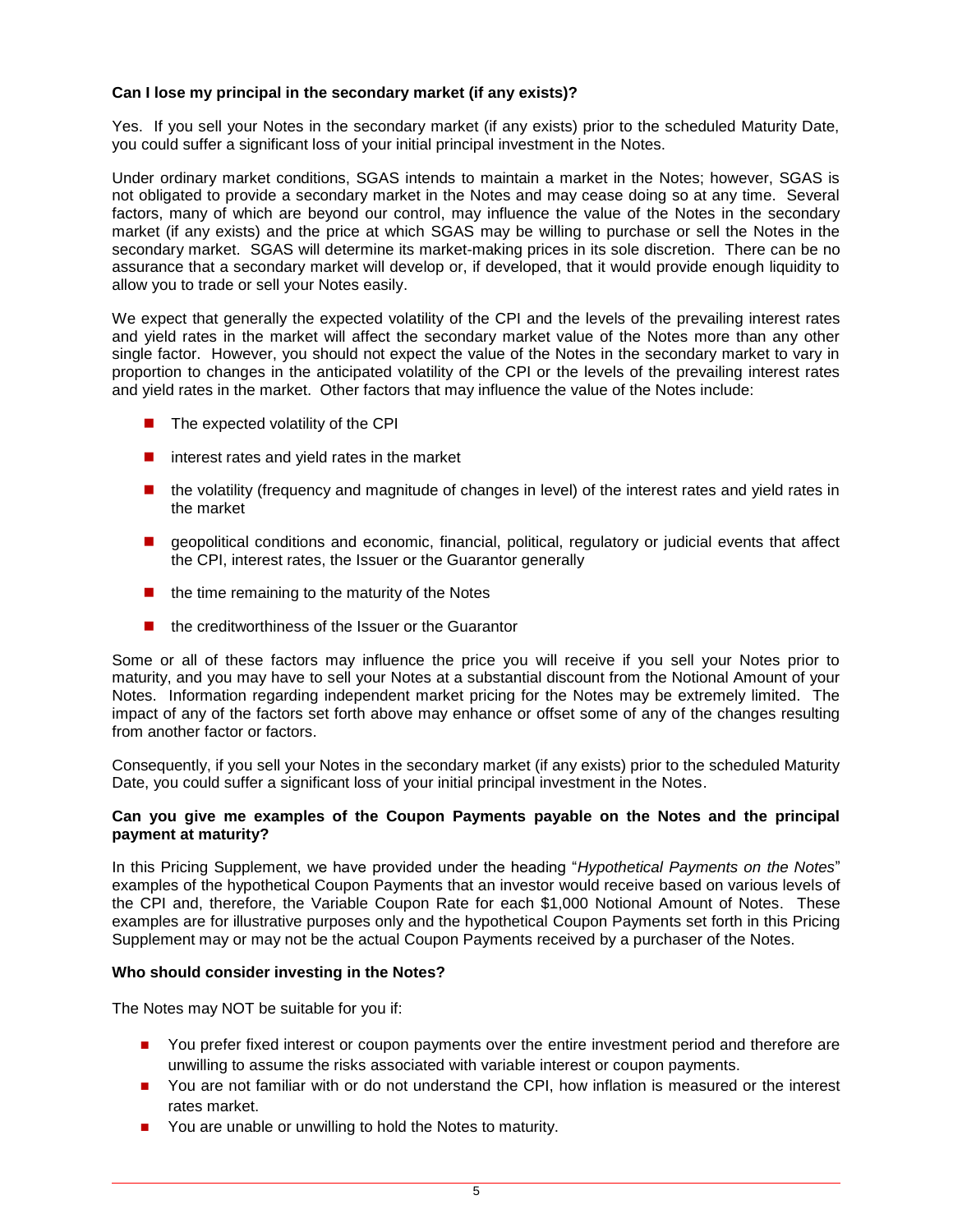- **Deta** You prefer the lower risk, and therefore accept the potentially lower returns, of fixed income investments with comparable maturities issued by us or an issuer with a similar creditworthiness to that of the Issuer and the Guarantor.
- You seek an investment for which there will be an active secondary market.
- **Part 2** You are not comfortable with the creditworthiness of the Issuer and Guarantor.

The Notes may be suitable for you if:

- **Part You are comfortable with receiving variable coupon or interest payments during most of the** investment period and are willing to accept the risk that, following the twelfth Coupon Payment Date, the Coupon Payment for one or more Coupon Payment Dates may be less (perhaps significantly less) than the interest payment on conventional debt securities or other investments.
- **Deta** You are familiar with and understand the CPI, how inflation is measured and the interest rates market.
- You are willing and able to hold the Notes to maturity.
- You are aware and willing to accept that there may be little or no secondary market for the Notes.
- You are willing to assume the credit risk of the Issuer and Guarantor.

The suitability considerations identified above are not exhaustive. Whether the Notes are a suitable investment for you will depend on your individual circumstances, and you should reach an investment decision only after you and your investment, legal, tax, accounting and other advisors have carefully considered the suitability of an investment in the Notes in light of your particular circumstances.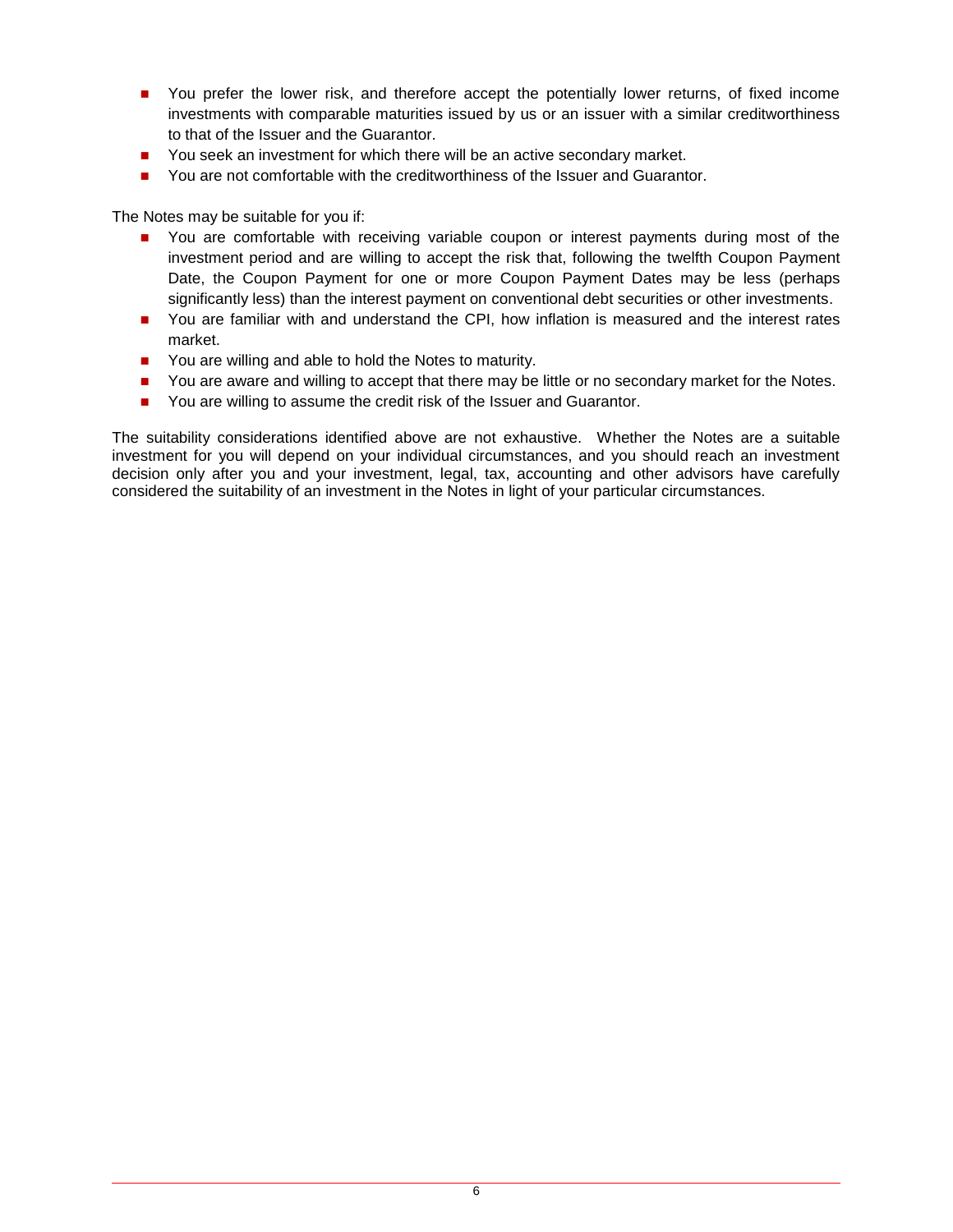#### **RISK FACTORS**

*The Notes are generally riskier than ordinary debt securities. This section of the Pricing Supplement describes some risk considerations relating to the Notes. Additional risk factors are described in the Product Supplement and the Offering Memorandum. You should carefully consider all of the information set forth herein, in the Product Supplement and the Offering Memorandum and whether the Notes are suited to your particular circumstances before you decide to purchase them.*

# **Principal protection only at maturity; the Notes are intended to be held to maturity**

The Notes are principal protected only if you hold the Notes until the scheduled Maturity Date. You should be aware that, if you sell your Notes in the secondary market prior to the scheduled Maturity Date, you will not benefit from the principal protection feature of your Notes and you may receive less (perhaps significantly less) than the Notional Amount for each of your Notes.

The Notes are intended to be held to maturity. If you sell your Notes in the secondary market (if any exists) prior to the scheduled Maturity Date, you could suffer a significant loss of your initial principal investment in the Notes.

# **The Notes are not ordinary fixed income securities; each Coupon Payment following the Fixed Rate Cutoff Date will vary based on a floating rate and will be unpredictable; one or more Coupon Payments following the twelfth Coupon Payment Date may be less than the interest payments on conventional debt securities or other investments**

Investing in the Notes is not equivalent to investing in ordinary debt securities. Because the Coupon Payment on each of the Coupon Payment Dates following the Fixed Rate Cutoff Date will be variable and unpredictable, there will be significant risks not associated with conventional fixed-rate debt securities.

Unlike ordinary debt securities, following the Fixed Rate Cutoff Date, which is the twelfth Coupon Payment Date, the Coupon Payment on each of the remaining Coupon Payment Dates will be linked to the CPI Level for the applicable Reference Month (which is the third calendar month prior to the month of such Coupon Payment Date) and, therefore, the amount of the Coupon Payment you will receive on such Coupon Payment Date is not fixed, but will vary based on the Variable Coupon Rate, as adjusted by the Day Count Fraction, for such Coupon Payment Date. *We have no control over the matters or factors that may affect the CPI*.

Since there is a risk that the interest rate for one or more Coupon Payment Dates following the Fixed Rate Cutoff Date may be as low as 0.167% (*i.e.,* the Coupon Payment may be as low as \$1.67per Note for one or more Coupon Payment Dates after the Fixed Rate Cutoff Date), you may receive an interest on the Notes in the future that is less than the interest payable on conventional debt securities or other investments.

Therefore, the return on the Notes may be less than that which would be payable on a conventional fixedrate debt security with the same maturity issued by us or a company with creditworthiness comparable to ours and the Guarantor. The return on the Notes may not compensate you for any opportunity cost implied by inflation and other factors relating to the time value of money.

Please also see the section "*Risk Factors - Floating rate linked Notes present different risk considerations than fixed rate linked Notes*" in the accompanying Product Supplement.

#### **You may receive a lesser amount of coupon after the Fixed Rate Cutoff Date, which is the twelfth Coupon Payment Date**

The Coupon Payment on your Notes on each of the remaining Coupon Payment Dates following the twelfth Coupon Payment Date is not fixed and will vary based on the CPI Level for the applicable Reference Month.

With respect to each Coupon Payment Date following the twelfth Coupon Payment Date, because the Reference Rate is a floating rate, the Variable Coupon Rate for such Coupon Payment Date may be as low as 0.167%, which reflects the Spread of 2.00% per annum. Therefore, because the Coupon Payment for each Coupon Payment Date following the twelfth Coupon Payment Date will be a floating amount, there is a significant risk that you may receive a Coupon Payment as low as \$1.67 per Note for one or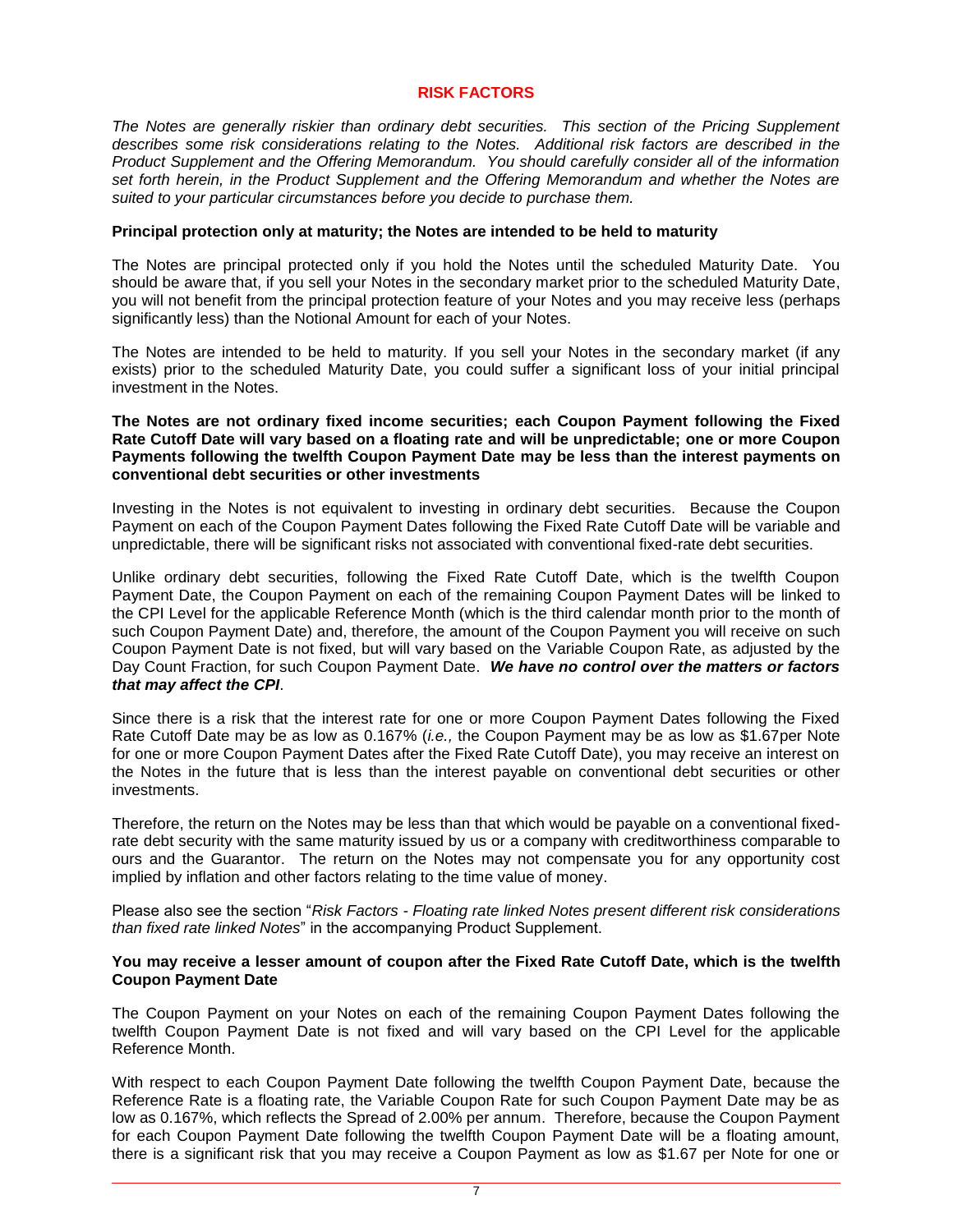more Coupon Payment Dates after the twelfth Coupon Payment Date. Consequently, the return on the Notes may be less than that which would be payable on a conventional fixed-rate debt security with the same maturity issued by us or a company with creditworthiness comparable to ours and the Guarantor.

Moreover, in respect of each Coupon Payment Date following the twelfth Coupon Payment Date, if the CPI decreases for any Reference Month, the amount of interest for the corresponding Coupon Payment Date will be lower than the interest amount for any prior Coupon Payment Date and could be no more than \$1.67 per Note (*i.e.,* 0.167% rate of interest for such Coupon Payment Date).

The return on the Notes may not compensate you for any opportunity cost implied by inflation and other factors relating to the time value of money.

# **The Coupon Payments on the Notes may be less than the coupons payable on similar variable rate securities with similar maturities; there is a risk, perhaps a significant one, that the Bureau of Labor Statistics may change the way in which CPI is calculated**

Each Coupon Payment on the Notes following the twelfth Coupon Payment Date will depend on the value of the CPI for the corresponding Reference Month (which is the third calendar month prior to the month of the relevant Coupon Payment Date). If the CPI is more negatively impacted by factors affecting the interest rates market or the securities markets, as compared to other benchmark measurements, over the term of the Notes, the interest on the Notes will be less (perhaps significantly less) than the interest on other variable rate securities with comparable maturities that are not linked to the CPI. We have no control over any fluctuations in the CPI.

In addition, you are assuming the risk that the Bureau of Labor Statistics may change the way in which the CPI is calculated, which changes may impact the value of CPI used to calculate interest for the Notes and could result in lower, perhaps substantially lower, Coupon Payments.

# **Your return on the Notes is limited to the Coupon Payments payable on the Notes**

Your return on the Notes will be limited to the total amount of the Coupon Payments payable over the term of the Notes. In no event will the total payment on your Notes exceed the Notional Amount of your Notes plus the total amount of the Coupon Payments payable on your Notes.

On the first twelve Coupon Payment Dates, you will receive a Coupon Payment on each of such dates equal to \$5.00 per Note, which is an amount equal to the product of \$1,000, the Fixed Rate of 6.00% per annum and the Day Count Fraction of 30/360. For each \$1,000 Notional Amount of your Notes, in no event will you receive more than \$5.00 on each of the first twelve Coupon Payment Dates.

Moreover, since the Coupon Payment for each Coupon Payment Date following the Fixed Rate Cutoff Date (which is the twelfth Coupon Payment Date) will be a floating amount, you should be aware that you may receive a Coupon Payment as low as \$1.67 per Note for one or more Coupon Payment Dates after the Fixed Rate Cutoff Date.

# **The Variable Coupon Rate for each Coupon Payment Date following the Fixed Rate Cutoff Date is based on the value of the CPI published for the third calendar month prior to the month of such Coupon Payment Date and will not reflect (and may be less than) the level of the CPI for any other calendar months**

The Variable Coupon Rate for each Coupon Payment Date following the Fixed Rate Cutoff Date is based on the value of the CPI published for the third calendar month prior to the month of such Coupon Payment Date and will not reflect (and may be less than) the value of the CPI for any other calendar months. For example, since the Reference Month is specified as the third calendar month prior to the month of the relevant Coupon Payment Date, then for a Coupon Payment Date in June of any year, the Reference Month for such Coupon Payment Date would be March of that year, and the Variable Coupon Rate for (and, therefore, the Coupon Payment payable on) such Coupon Payment Date in June would be calculated using the value of CPI for March.

Accordingly, for each Coupon Payment Date following the Fixed Rate Cutoff Date, only the value of the CPI published for the third calendar month prior to the month of such Coupon Payment Date will be used to determine the Variable Coupon Rate and, therefore, the Coupon Payment for such Coupon Payment Date, regardless of what the value of the CPI may be for any other calendar months. Therefore, for each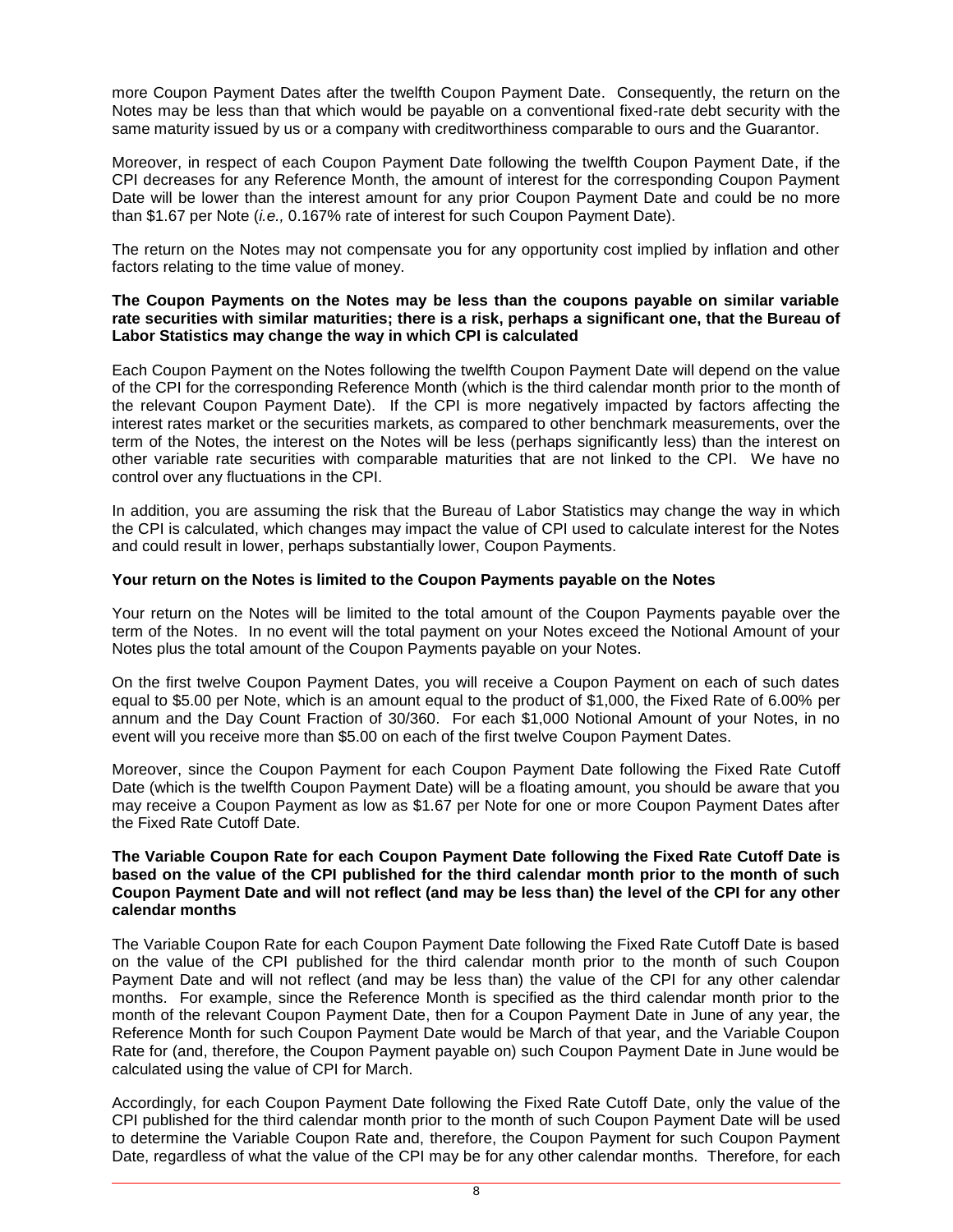Coupon Payment Date following the Fixed Rate Cutoff Date, no matter how high the CPI may be for any calendar month (other than the third calendar month prior to the month of such Coupon Payment Date), only the value of the CPI published for the third calendar month prior to the month of such Coupon Payment Date will be used to determine the Coupon Payment for such Coupon Payment Date.

# **Issuer and Guarantor credit risk**

The Notes are subject to our and the Guarantor's credit risk and our and the Guarantor's creditworthiness may adversely affect the market value of the Notes. Investors are dependent on our and Guarantor's ability to pay all amount(s) due on the Notes on each Coupon Payment Date and at maturity and therefore, investors are subject to our and the Guarantor's credit risk and to the changes in the market's view of our and the Guarantor's creditworthiness. Our ability to pay our obligations under the Notes is dependent upon a number of factors, including our and the Guarantor's creditworthiness, financial condition and results of operations. No assurance can be given, and none is intended to be given, that you will receive any amount on each Coupon Payment Date and/or at maturity. The Notes and the Guarantee are not insured or guaranteed by the Federal Deposit Insurance Corporation, the bank insurance fund or any U.S. or French governmental or deposit agency.

# **Lack of liquidity**

The Notes are most suitable for purchasing and holding to maturity. The Notes will be new securities for which there is no trading market. The Issuer and the Guarantor do not intend to apply for listing of the Notes on any securities exchange or for quotation on any inter-dealer quotation system. While SGAS has advised the Issuer that it intends to make a secondary market in the Notes, SGAS has no obligation to make such a market and may cease market-making activities if commenced at any time. SGAS will determine its market-making prices in its sole discretion. There can be no assurance that a secondary market will develop or, if developed, that it would provide enough liquidity to allow you to trade or sell your Notes easily.

# **Secondary market price of the Notes will be influenced by many unpredictable factors; you could suffer a substantial loss if you sell your Notes prior to maturity**

The market value of the Notes will be affected by unpredictable factors that interrelate in complex ways, including, without limitation, the level and direction of interest rates, the anticipated level and potential volatility of the CPI, the method of calculating the CPI, the time remaining to maturity of the Notes, the creditworthiness of the Issuer and Guarantor and the availability of comparable instruments. Therefore, if you sell your Notes prior to maturity, you may suffer a loss, perhaps significant, of your initial principal investment.

# **Certain built-in costs are likely to adversely affect the value of the Notes prior to maturity**

While the principal repayment at maturity is based on your full principal investment in the Notes, the original Issue Price of the Notes includes the distributors' commission, certain fees to SGAS and the cost of hedging our obligations under the Notes through one or more of our affiliates. As a result, the price, if any, at which SGAS (or another broker-dealer affiliated with us) may be willing to purchase the Notes from you in secondary market transactions will likely be lower than the original Issue Price, and any sale of your Notes prior to the Maturity Date, could result in a substantial loss to you. The secondary market prices of the Notes will also be affected by a number of factors aside from the distributors' commission and SGAS's fees and hedging costs, as described under "*Risk Factors – The value of any Reference Rate and the secondary market price of the Notes will be influenced by many unpredictable factors*" in the accompanying Product Supplement. The Notes are not designed to be short-term trading instruments. Accordingly, you should be able and willing to hold your Notes to maturity.

# **Holding of the Notes by our affiliates and future sales**

The aggregate Notional Amount of the Notes being offered in this offering is not being purchased by investors. One or more of our affiliates has agreed to purchase the unsold portion. Such affiliate or affiliates intend to hold the Notes, which may affect the supply of Notes available for secondary trading and therefore may adversely affect the price of the Notes in any secondary trading. If a substantial portion of any Notes held by our affiliates were to be offered for sale following this offering, the market price of such Notes could fall, especially if secondary trading in such Notes is limited or illiquid.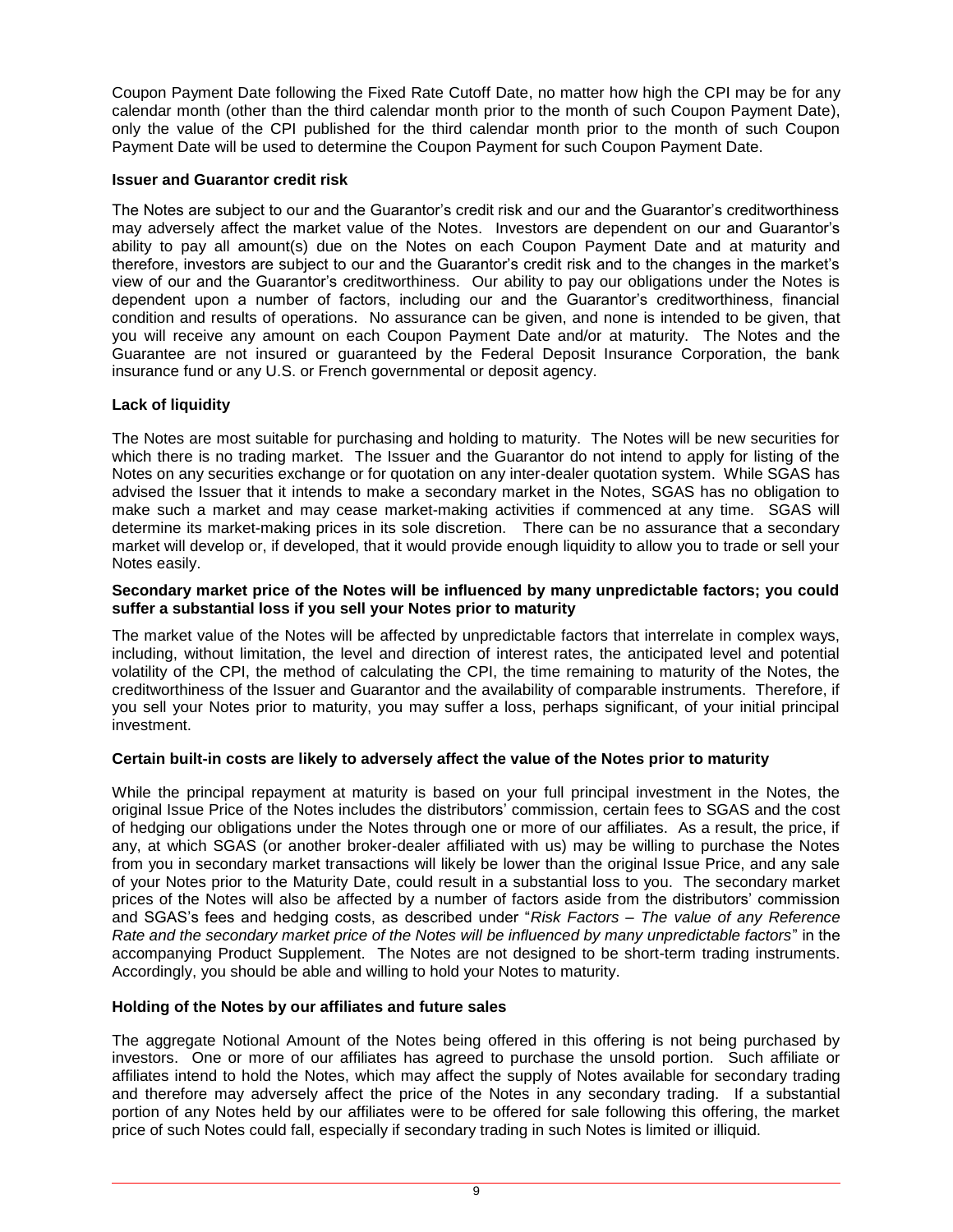# **Potential conflicts**

We and our affiliates play a variety of roles in connection with the issuance of the Notes, including acting as Calculation Agent and hedging our obligations under the Notes. In addition, we and our affiliates may engage in trading and other business activities relating to the CPI. In connection with such activities, the economic interests of the Calculation Agent and other affiliates of ours may be adverse to your interests as an investor in the Notes.

Moreover, we, the Guarantor and/or one or more of our or its affiliates may have published, and may in the future publish, research reports relating to the CPI. This research is modified from time to time without notice and may express opinions or provide recommendations that are inconsistent with purchasing or holding the Notes. Any of these activities may adversely affect the value of the Notes.

# **Certain risks specifically relating to the Variable Coupon Rate**

The CPI (and, therefore, the Reference Rate) may be influenced by a number of factors, including (but not limited to) monetary policies, fiscal policies, consumer spending, inflation, performance of the capital markets, credit quality in U.S., European and global credit markets, underlying strength in the U.S., European and global economies, general economic conditions and public expectations and sentiment with respect to such factors. The effect that any single factor may have on the CPI (and, therefore, the Reference Rate) may be enhanced or offset by other factors.

We cannot predict the factors which may cause the CPI to decrease, resulting in a minimal Coupon Payment for one or more Coupon Payment Dates. If any of the market factors (or a combination thereof) causes the CPI to decrease for one or more Coupon Payment Dates following the Fixed Rate Cutoff Date, you may receive on such Coupon Payment Dates an interest payment as low as \$1.67 per Note (*i.e.,* 0.167% rate of interest for each of such Coupon Payment Dates).

Please refer to the "*Risk Factors - General Risks relating to each Reference Rate*" in the accompanying Product Supplement for additional risk factors relating to the CPI and the Reference Rate.

# **Alternative method of determining the value of the CPI or a replacement of the CPI as a benchmark measure could adversely affect the Variable Coupon Rate and therefore your return on the Notes**

If the CPI Level for any Reference Month is not available on the Bloomberg page CPURNSA or any successor source, the Calculation Agent will determine the CPI Level for such Reference Month in accordance with the section "*Description of the Notes – Reference Rates – CPI*" in the accompanying Product Supplement. If the CPI is discontinued or is substantially or materially altered, as determined in the sole discretion of the Calculation Agent, then a successor index will be chosen in accordance with the section "*Description of the Notes – Reference Rates – CPI*" in the accompanying Product Supplement. Such alternative method of determining the value of CPI or the replacement of the CPI with a successor index may adversely affect the relevant Reference Rate for one or more Coupon Payment Dates and, therefore, the applicable Coupon Payments.

# **Tax Treatment**

For a discussion of the U.S. federal income tax consequences of your investment in a Note, please see the discussion under "*Certain U.S. Federal Income Tax Considerations*" herein and under "*Certain U.S. Federal Income Tax Considerations – Discussion – U.S. Federal Income Tax Treatment of the Notes as Indebtedness for U.S. Federal Income Tax Purposes – Contingent Payment Debt Instruments*" in the Product Supplement.

*These risks are explained in more detail and other important risks are described in the accompanying Product Supplement and the Offering Memorandum under "Risk Factors."*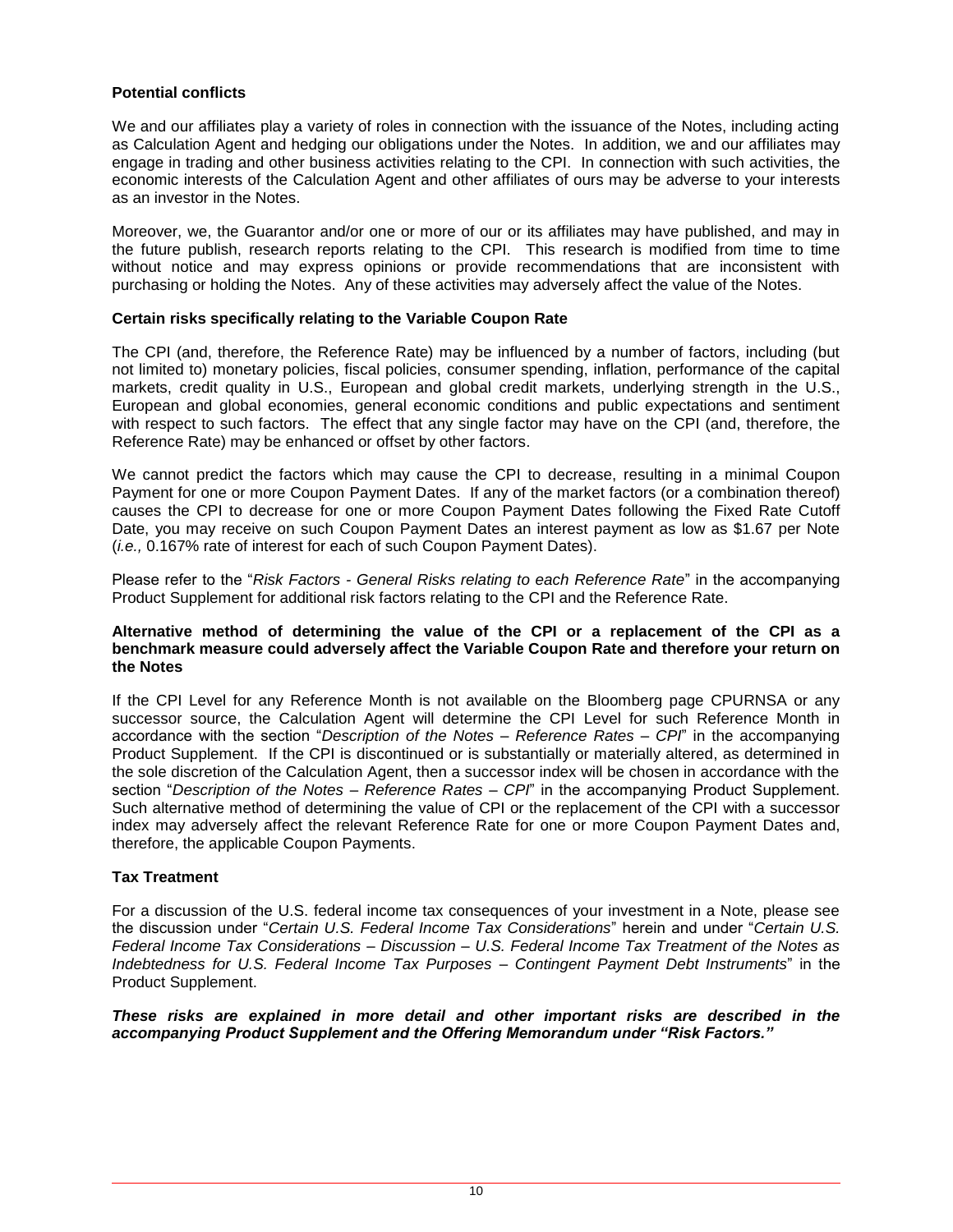# **HYPOTHETICAL PAYMENTS ON THE NOTES**

The following hypothetical examples illustrate the Coupon Payments you would receive as described herein for each \$1,000 Notional Amount of Notes. These examples are based on a hypothetical Fixed Rate and hypothetical levels of the CPI, the Reference Rate and the Variable Coupon Rate, and other assumptions. The hypothetical Fixed Rate and the Variable Coupon Rate(s) will be illustrated on a per annum basis. The hypothetical Coupon Payments will be calculated on the basis of a 360 day year consisting of twelve 30-day months, which is reflected in the hypothetical Day Count Fraction. These examples are for illustrative purposes only and the Coupon Payments set forth in the hypothetical examples may or may not be the actual Coupon Payments received by a purchaser of the Notes. Numbers appearing in the examples below have been rounded for ease of analysis. **The hypothetical figures and assumptions have been chosen arbitrarily for the purposes of these hypothetical examples, and should not be taken as indicative of future performance of the CPI, the Reference Rate, the Variable Coupon Rate or the Notes.** 

Regardless of the amount of Coupon Payments paid on the Notes during the term of the Notes, subject to the credit risk of the Issuer and the Guarantor, you will receive on the Maturity Date a Redemption Amount of \$1,000 for each \$1,000 Notional Amount of Notes that you hold, which represents the return of your initial principal investment.

The examples are based on the following assumptions:

| <b>Issue Price:</b>         | \$1,000                                   |
|-----------------------------|-------------------------------------------|
| <b>Notional Amount:</b>     | \$1,000                                   |
| <b>Coupon Payment Dates</b> | Monthly                                   |
| <b>Fixed Rate</b>           | 6.00% per annum (due to the effect of the |
|                             | Day Count Fraction, 0.50% for each        |
|                             | Coupon Payment Date prior to and on the   |
|                             | Fixed Rate Cutoff Date)                   |
| Spread:                     | 2.00% per annum (due to the effect of the |
|                             | Day Count Fraction, 0.167% for each       |
|                             | Coupon Payment Date following the Fixed   |
|                             | Rate Cutoff Date)                         |
| Day Count Fraction:         | 30/360                                    |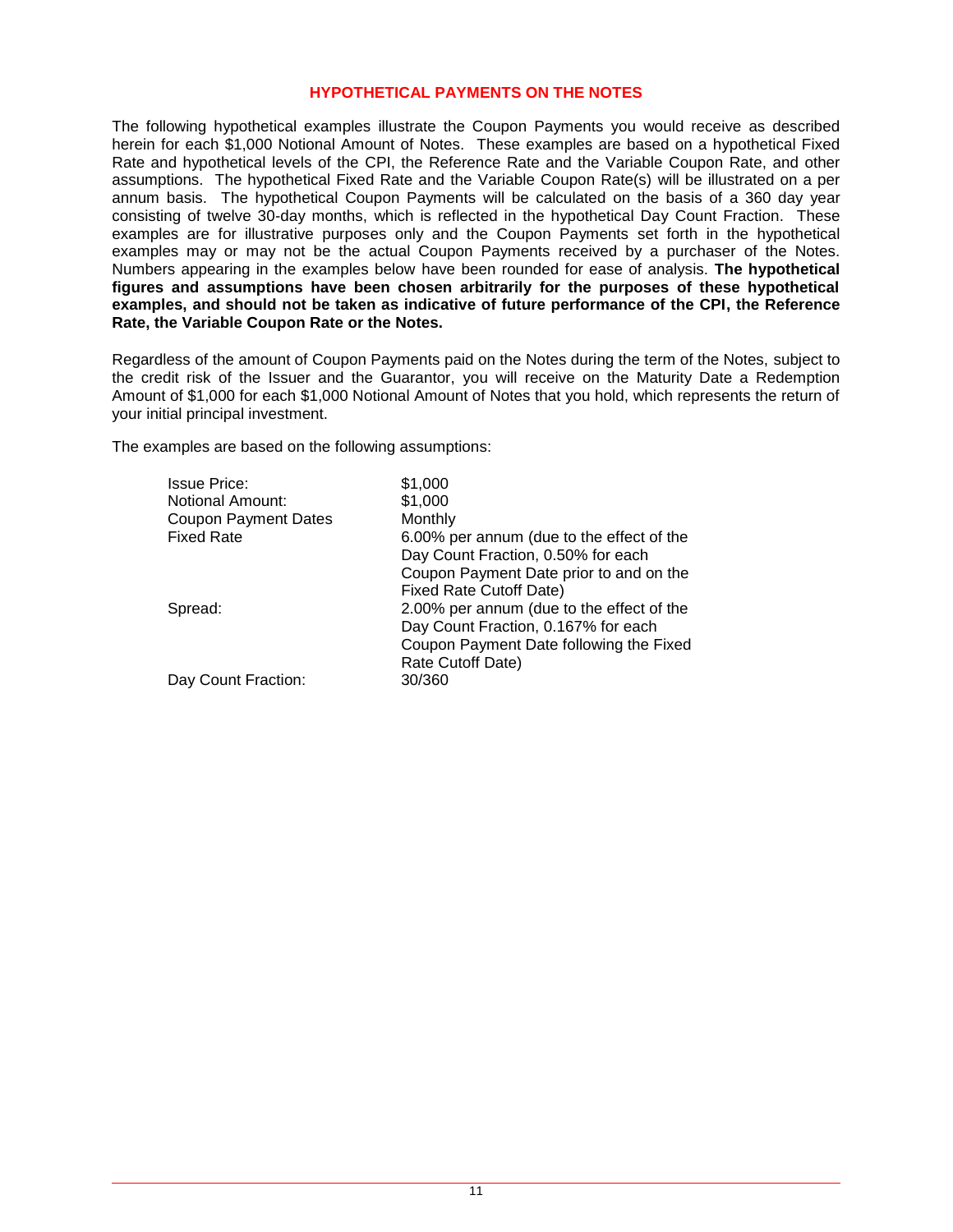# *Example of the Coupon Payment payable on each of the first twelve (12) Coupon Payment Dates:*

On each Coupon Payment Date during the period commencing on, and including, the first Coupon Payment Date to, and including, the Fixed Rate Cutoff Date, for each \$1,000 Notional Amount of Notes that you hold, you will receive a Coupon Payment equal to \$5.00 on such Coupon Payment Date, which is equal to the product of (a) \$1,000, (b) the Fixed Rate and (c) the Day Count Fraction.

For each Coupon Payment Date prior to and on the Fixed Rate Cutoff Date, due to the effect of the Day Count Fraction, the Coupon Payment for that Coupon Payment Date will be based on an interest rate of 0.50%, which reflects the Fixed Rate per annum. Therefore, for each \$1,000 Notional Amount of your Notes, in no event will you receive more than \$5.00 on each of the first twelve Coupon Payment Dates.

# *Examples of Coupon Payments payable after the Fixed Rate Cutoff Date (which is the twelfth Coupon Payment Date):*

| <b>Monthly</b><br>Coupon<br><b>Payment</b><br><b>Dates</b> | <b>Hypothetical</b><br><b>CPI Level for</b><br>the<br><b>Reference</b><br><b>Month</b> | <b>Hypothetical Reference</b><br>Rate (i.e., the CPI Level<br>for the Reference Month<br>divided by 10,000) | <b>Hypothetical</b><br>Variable<br><b>Coupon Rate</b><br>(Reference<br><b>Rate plus</b><br>Spread) per<br>Annum | <b>Hypothetical</b><br><b>Monthly</b><br>Coupon<br><b>Payment</b> |
|------------------------------------------------------------|----------------------------------------------------------------------------------------|-------------------------------------------------------------------------------------------------------------|-----------------------------------------------------------------------------------------------------------------|-------------------------------------------------------------------|
| 13                                                         | 100.00                                                                                 | 1.00%                                                                                                       | 3.00%                                                                                                           | \$2.50                                                            |
| 14                                                         | 35.00                                                                                  | 0.35%                                                                                                       | 2.35%                                                                                                           | \$1.96                                                            |
| 15                                                         | 130.00                                                                                 | 1.30%                                                                                                       | 3.30%                                                                                                           | \$2.75                                                            |
| 16                                                         | 80.00                                                                                  | 0.80%                                                                                                       | 2.80%                                                                                                           | \$2.33                                                            |
| $\cdots$                                                   | $\cdots$                                                                               | $\cdots$                                                                                                    | $\cdots$                                                                                                        | $\cdots$                                                          |
| 117                                                        | 300.00                                                                                 | 3.00%                                                                                                       | 5.00%                                                                                                           | \$4.17                                                            |
| 118                                                        | 90.00                                                                                  | 0.90%                                                                                                       | 2.90%                                                                                                           | \$2.42                                                            |
| 119                                                        | 71.00                                                                                  | 0.71%                                                                                                       | 2.71%                                                                                                           | \$2.26                                                            |
| 120                                                        | 0.00                                                                                   | $0.00\%$                                                                                                    | 2.00%                                                                                                           | \$1.67                                                            |

For each Coupon Payment Date following the Fixed Rate Cutoff Date, due to the effect of the Day Count Fraction, the Coupon Payment for that Coupon Payment Date will be based on an interest rate equal to (i) the Variable Coupon Rate, divided by (ii) twelve (12). As a result, the interest rate for that Coupon Payment Date may be as low as 0.167%.

Each Coupon Payment payable on each hypothetical Coupon Payment Date following the Fixed Rate Cutoff Date is calculated as follows:

# *Step 1: Calculate the Reference Rate*

For each Coupon Payment Date, the Reference Rate is calculated as a percentage equal to (i) the CPI Level for the Reference Month applicable to such Coupon Payment Date, divided by (ii) 10,000.

For example, since the Reference Month is specified as the third calendar month prior to the month of the relevant Coupon Payment Date, then for a Coupon Payment Date in June of any year, the Reference Month for such Coupon Payment Date would be March of that year, and the Reference Rate for (and, therefore, the Coupon Payment payable on) such Coupon Payment Date in June would be calculated using the value of CPI for March.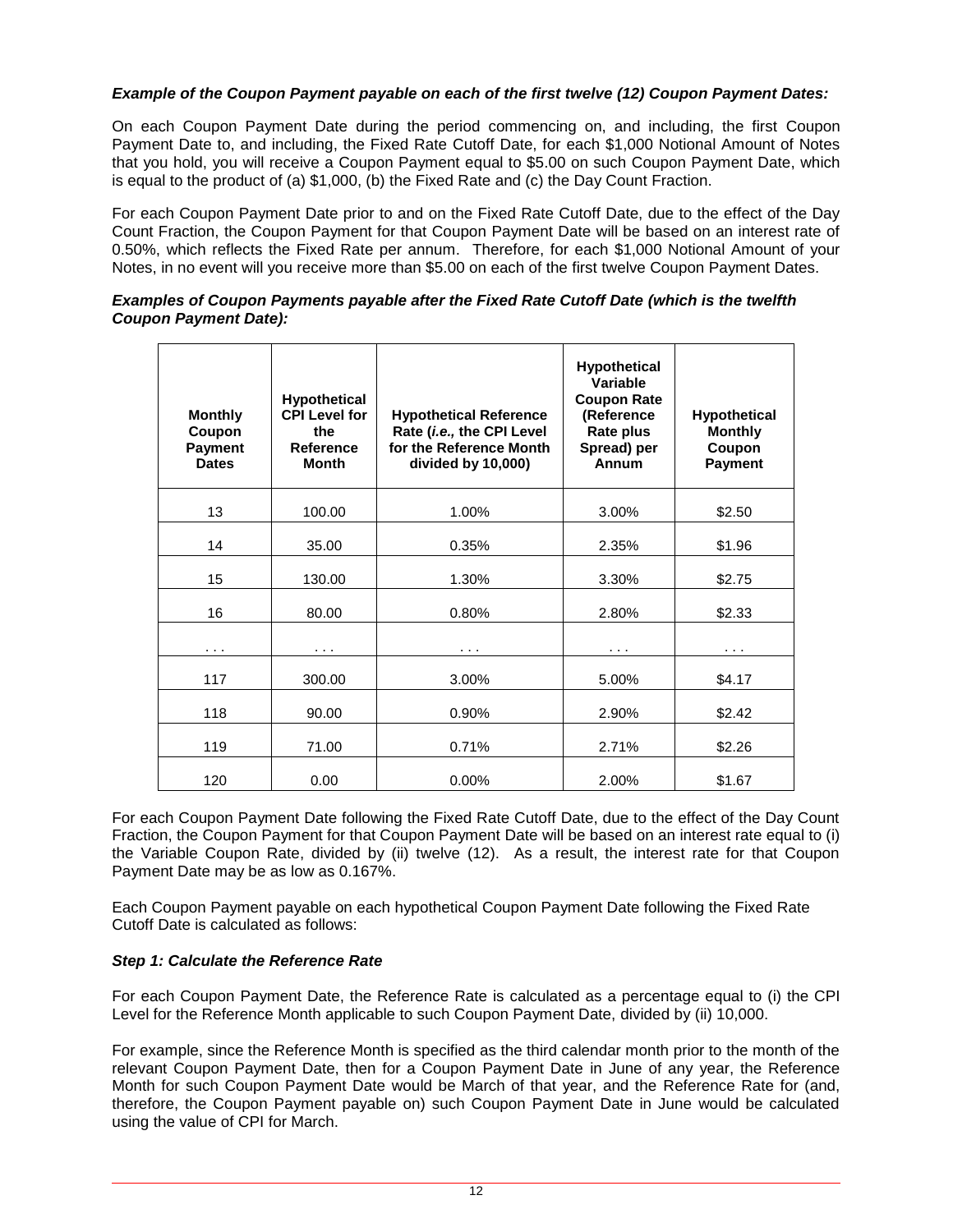Accordingly, for each Coupon Payment Date following the Fixed Rate Cutoff Date, only the value of the CPI published for the third calendar month prior to the month of such Coupon Payment Date will be used to determine the Reference Rate for such Coupon Payment Date, regardless of what the value of the CPI may be for any other calendar months. For each Coupon Payment Date, no matter how high the CPI may be for any calendar month (other than the third calendar month prior to the month of such Coupon Payment Date), only the value of the CPI published for the third calendar month prior to the month of such Coupon Payment Date will be used to determine the Reference Rate for such Coupon Payment Date.

# *Step 2: Calculate the Variable Coupon Rate*

Once the Reference Rate is calculated for the relevant Coupon Payment Date, the Variable Coupon Rate is the sum of (i) the Reference Rate for such Coupon Payment Date and (ii) the Spread. You should be aware that, for each Coupon Payment Date following the Fixed Rate Cutoff Date, due to the effect of the Day Count Fraction, the Coupon Payment for that Coupon Payment Date will be based on an interest rate equal to (i) the Variable Coupon Rate, divided by (ii) twelve (12). As a result, the interest rate for that Coupon Payment Date may be as low as 0.167%.

# *Step 3: Calculate the monthly Coupon Payment for the relevant Coupon Payment Date*

The Coupon Payment for each Coupon Payment Date following the Fixed Rate Cutoff Date is equal to the product of (i) \$1,000, (ii) the Variable Coupon Rate and (iii) the Day Count Fraction.

For the hypothetical Monthly Coupon Payment Date 14 and Monthly Coupon Payment Date 120, the Variable Coupon Rates on such dates are 2.35% and 2.00%, respectively. As a result, you would receive the Coupon Payment of \$1.96 and \$1.67, respectively, on each of such Coupon Payment Dates. These examples illustrate that, since there is a risk that the interest rate for one or more Coupon Payment Dates following the Fixed Rate Cutoff Date may be as low as 0.167% (*i.e.,* the Coupon Payment may be as low as \$1.67 per Note for one or more Coupon Payment Dates after the Fixed Rate Cutoff Date), you may receive an interest on the Notes in the future that is less than the interest payable on conventional debt securities or other investments.

Therefore, the return on the Notes may be less than that which would be payable on a conventional fixedrate debt security with the same maturity issued by us or a company with creditworthiness comparable to ours and the Guarantor. The return on the Notes may not compensate you for any opportunity cost implied by inflation and other factors relating to the time value of money.

# **SUPPLEMENTAL PLAN OF DISTRIBUTION (CONFLICT OF INTEREST)**

As described in the section of the Offering Memorandum titled "*Plan of Distribution*" and in the section of the Product Supplement titled "*Supplemental Plan of Distribution*," we, either ourselves or through SGAS as agent, will enter into one or more arrangements with Distributors, whereby each Distributor will distribute the Notes. Such distributions may occur on or subsequent to the Issue Date. Each Distributor will be entitled to receive a commission (the "**Distributor Commission**") for the Notes distributed by such Distributor on or after the Issue Date, but the Distributor Commission will not exceed 3.66% of the Notional Amount of Notes sold. Distributor Commission will therefore be embedded in the price you pay for Notes.

SGAS, one of the potential selling agents in this offering of Notes, is an affiliate of ours and, as such, has a "conflict of interest" in this offering within the meaning of FINRA Rule 5121. Consequently, this offering is being conducted in compliance with the provisions of FINRA Rule 5121. SGAS is not permitted to sell any Notes to an account over which it exercises discretionary authority without the prior specific written approval of the account holder.

If SGAS provides a secondary market for the Notes, the bid-ask spread will likely be no greater than 1.00% of the Notional Amount of a Note, and the bid and offer prices for the Notes will be displayed on Reuters (under the symbol SGENY0) and on the Bloomberg Financial Service (under the symbol SGNY). SGAS will determine its secondary market prices in its sole discretion. Any market-making price quoted by SGAS will be net of all or a portion of any commission paid or allowance made to the Distributors.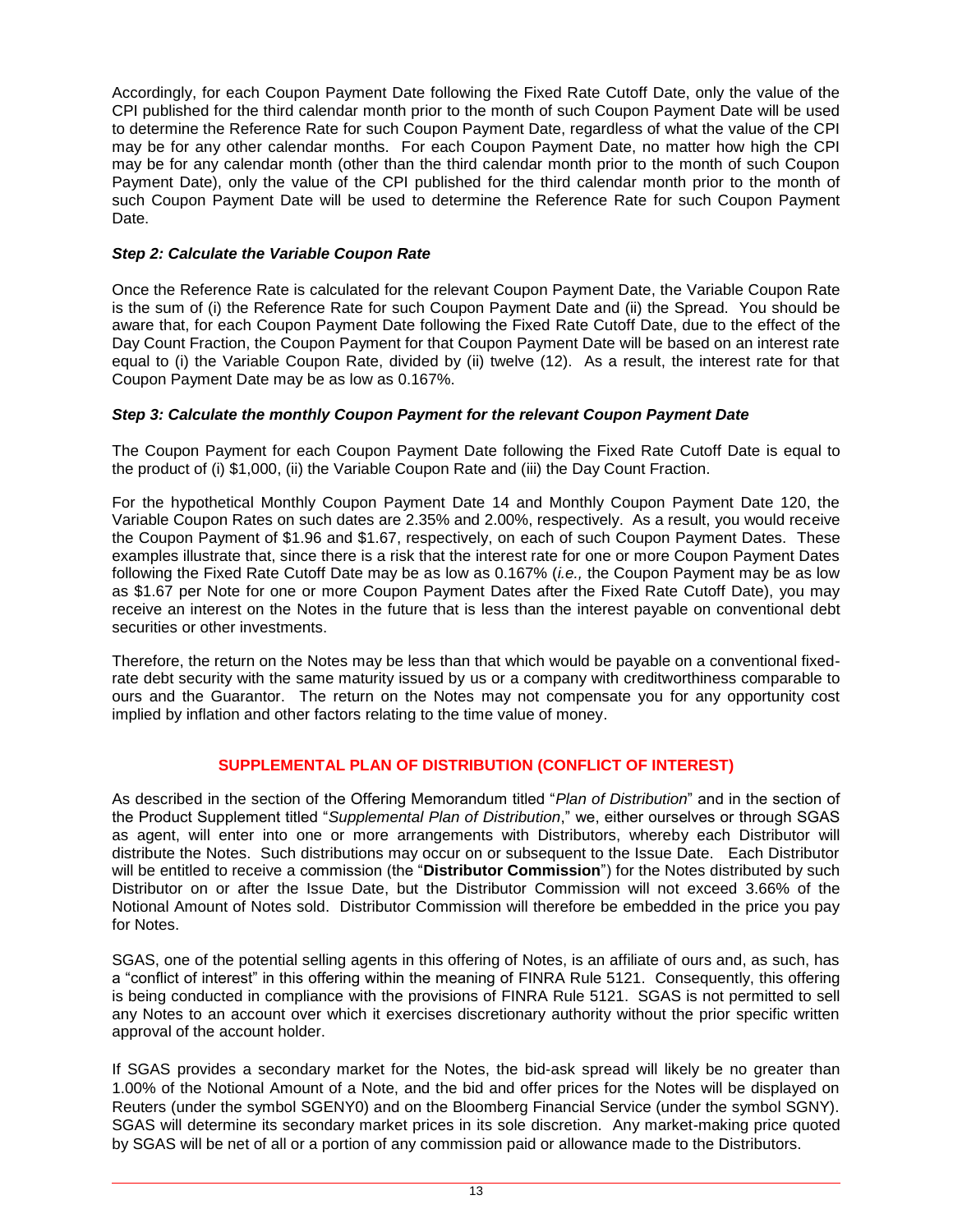For more information, see sections *"Description of the Notes – Redemption and Repurchase – Secondary Market Purchases*" and *"Risk Factors – Risks related to the secondary market generally"* in the Offering Memorandum and sections "Risk Factors - There may be no secondary market for the Notes; Potential *illiquidity of the secondary market*<sup>"</sup> and *"Supplemental Plan of Distribution*" in the Product Supplement.

# **CERTAIN ERISA CONSIDERATIONS**

For a discussion of the benefit plan investor consequences related to the Notes, see "*Benefit Plan Investor Considerations*" in the Offering Memorandum.

# **CERTAIN U.S. FEDERAL INCOME TAX CONSIDERATIONS**

# **CIRCULAR 230**

ANY DISCUSSIONS OF U.S. FEDERAL INCOME TAX MATTERS SET FORTH IN THIS PRICING SUPPLEMENT AND THE ACCOMPANYING PRODUCT SUPPLEMENT WERE WRITTEN IN CONNECTION WITH THE PROMOTION AND MARKETING BY THE ISSUER, GUARANTOR AND/OR SGAS OF THE NOTES. SUCH DISCUSSIONS WERE NOT INTENDED OR WRITTEN TO BE LEGAL OR TAX ADVICE TO ANY PERSON AND WERE NOT INTENDED OR WRITTEN TO BE USED, AND THEY CANNOT BE USED, BY ANY PERSON FOR THE PURPOSE OF AVOIDING ANY U.S. FEDERAL TAX PENALTIES THAT MAY BE IMPOSED ON SUCH PERSON. EACH INVESTOR SHOULD SEEK ADVICE BASED ON ITS PARTICULAR CIRCUMSTANCES FROM AN INDEPENDENT TAX ADVISOR.

NOTWITHSTANDING ANYTHING TO THE CONTRARY CONTAINED HEREIN, EACH PROSPECTIVE INVESTOR (AND EACH EMPLOYEE, REPRESENTATIVE, OR OTHER AGENT OF EACH PROSPECTIVE INVESTOR) MAY DISCLOSE TO ANY AND ALL PERSONS, WITHOUT LIMITATION OF ANY KIND, THE TAX TREATMENT AND TAX STRUCTURE OF THE TRANSACTIONS DESCRIBED IN THIS PRICING SUPPLEMENT OR THE ACCOMPANYING PRODUCT SUPPLEMENT, AS THE CASE MAY BE, AND ALL MATERIALS OF ANY KIND THAT ARE PROVIDED TO THE PROSPECTIVE INVESTOR RELATING TO SUCH TAX TREATMENT AND TAX STRUCTURE (AS SUCH TERMS ARE DEFINED IN TREASURY REGULATION SECTION 1.6011-4). THIS AUTHORIZATION OF TAX DISCLOSURE IS RETROACTIVELY EFFECTIVE TO THE COMMENCEMENT OF DISCUSSIONS BETWEEN THE ISSUER, GUARANTOR OR SGAS OR THEIR REPRESENTATIVES AND EACH PROSPECTIVE INVESTOR REGARDING THE TRANSACTIONS CONTEMPLATED HEREIN.

# **DISCUSSION**

You should carefully consider the matters set forth in "*Certain U.S. Federal Income Tax Considerations*" in the accompanying product supplement. The following discussion summarizes certain of the material U.S. federal income tax consequences of the purchase, beneficial ownership and disposition of the Notes. This summary supplements the section "*Certain U.S. Federal Income Tax Considerations*" in the accompanying product supplement and supersedes it to the extent inconsistent therewith.

There are no statutory provisions, regulations, published rulings or judicial decisions addressing the characterization for U.S. federal income tax purposes of securities with terms that are substantially the same as those of the Notes. We intend to treat the Notes as contingent payment debt instruments for U.S. federal income tax purposes. Pursuant to the terms of the Notes, you agree to treat the Notes as contingent payment debt instruments for all U.S. federal income tax purposes and, in the opinion of Sidley Austin LLP, special U.S. tax counsel to us, it is reasonable to treat the Notes as contingent payment debt instruments. Assuming the Notes are treated as contingent payment debt instruments, a U.S. holder will be required to include original issue discount ("OID") in gross income each year, even though the actual Coupon Payments made with respect to the Notes during a taxable year, if any, may differ from the amount of OID that must be accrued during that taxable year.

Based on the factors described in the section, "*Certain U.S. Federal Income Tax Considerations— Discussion—U.S. Federal Income Tax Treatment of the Notes as Indebtedness for U.S. Federal Income Tax Purposes—Contingent Payment Debt Instruments*", we are required to determine a "comparable yield" for the Notes. We have determined that the comparable yield of the Notes, solely for U.S. federal income tax purposes, will be 4.30% per annum (compounded annually). In addition, solely for purposes of determining the amount of interest income that a U.S. holder will be required to accrue, we are also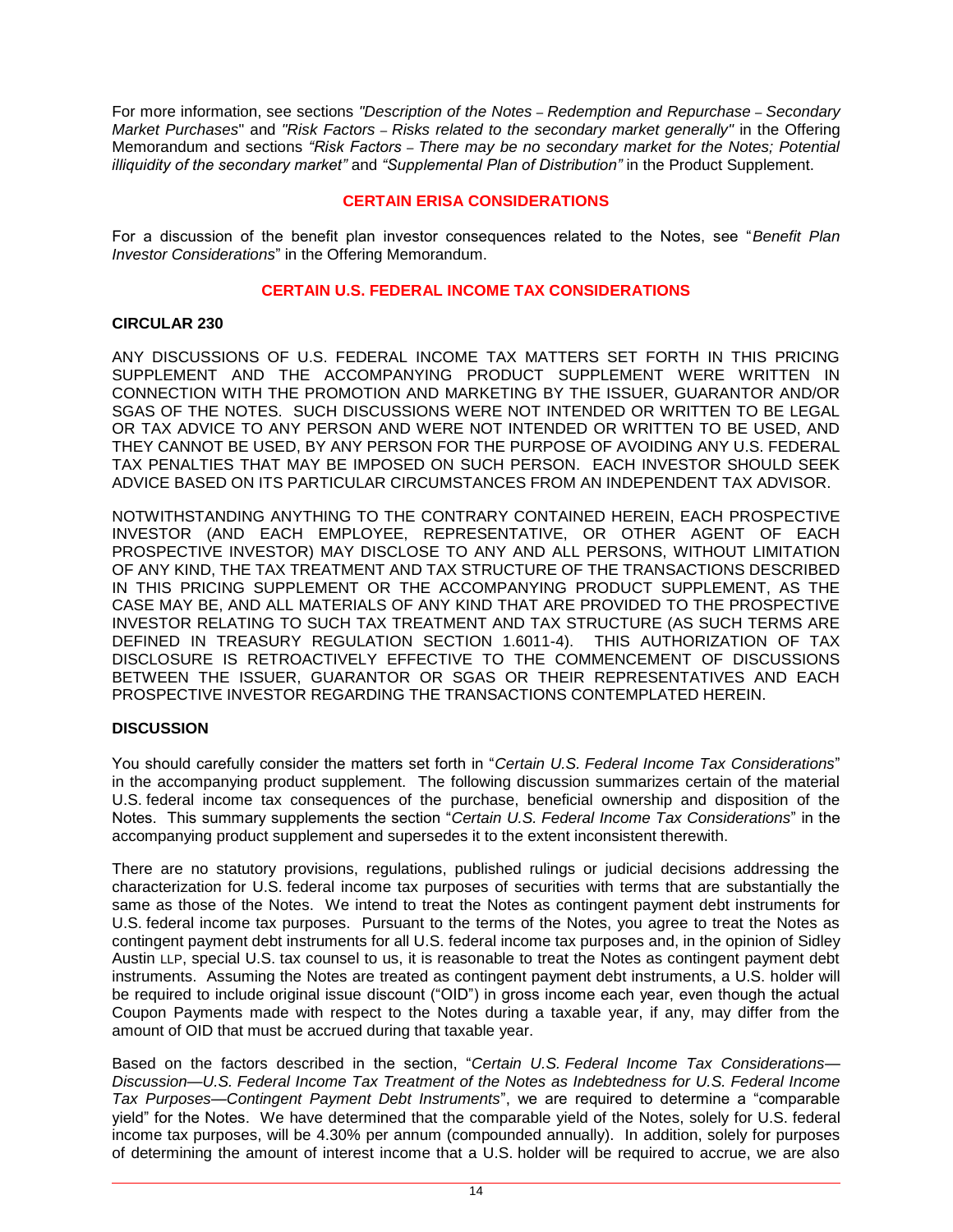required to construct a "projected payment schedule" consisting of the initial fixed Coupon Payments, an estimate of the variable Coupon Payments and the payment of the \$1,000 on the Maturity Date. The projected payment schedule must produce the comparable yield, taking into account the issue price of the Notes. U.S. holders may obtain the comparable yield and projected payment schedule, as determined by us, by submitting a written request to: SG Structured Products Inc., Oliver Daguet, 1221 Avenue of the Americas, New York, NY 10020. A U.S. holder is generally bound by the comparable yield and the projected payment schedule established by us for the Notes. However, if a U.S. holder believes that the projected payment schedule is unreasonable, a U.S. holder must determine its own projected payment schedule and explicitly disclose the use of such schedule and the reason the holder believes the projected payment schedule is unreasonable on its timely filed U.S. federal income tax return for the taxable year in which it acquires the Notes.

# **The comparable yield and projected payment schedule are not provided for any purpose other than the determination of a U.S. holder's interest accruals for U.S. federal income tax purposes and do not constitute a projection or representation by us regarding the actual yield on a Note. We do not make any representation as to what such actual yield will be.**

For each accrual period, U.S. holders of the Notes will be required to accrue OID in an amount equal to the product of (i) the comparable yield (adjusted for the length of the accrual period) and (ii) the "adjusted issue price" of the Notes at the beginning of the accrual period. This amount is ratably allocated to each day in the accrual period and is includible as ordinary interest income by a U.S. holder for each day in the accrual period on which the U.S. holder holds the Notes. The adjusted issue price at the beginning of each accrual period is generally equal to the issue price of the Note plus the amount of OID previously accrued upon the Note (generally determined without regard to any positive or negative adjustments, as discussed below) less the amount of the initial fixed Coupon Payments and the projected amount of any contingent payments contained in the projected payment schedule (i.e., the variable Coupon Payments) previously scheduled to have been made on the Note. A U.S. holder's tax basis in a Note is increased by the amount of OID previously included in income by the U.S. holder on the Note (as determined without regard to adjustments made to reflect differences between actual and projected payments) and reduced by the amount of any initial fixed Coupon Payments and the projected amount of any contingent payments (i.e., the variable Coupon Payments) previously made to the U.S. holder. A U.S. holder will not be required to separately include the Coupon Payments into income at the time such Coupon Payments are received by the U.S. holder, except to the extent described below regarding certain adjustments to OID.

However, if the actual amount of any Coupon Payments made in a taxable year are different from the amounts reflected in the projected payment schedule, a U.S. holder is required to make an adjustment to its OID accrual when such amount is paid. Adjustments arising from Coupon Payments that are greater than the projected amounts of those payments are referred to as "positive adjustments"; adjustments arising from Coupon Payments that are less than the projected amounts of those payments are referred to as "negative adjustments." Any positive adjustment for a taxable year is treated as additional OID income of the U.S. holder. Any negative adjustment reduces any OID on the Note for the taxable year that would otherwise accrue. Any excess is then treated as a current-year ordinary loss to the U.S. holder to the extent of OID accrued in prior years. The balance, if any, is treated as a negative adjustment in subsequent taxable years. To the extent that it has not previously been taken into account, an excess negative adjustment reduces the amount realized upon a sale, exchange, or retirement of the Note.

Because there are no statutory provisions, regulations, published rulings or judicial decisions addressing the characterization for U.S. federal income tax purposes of securities with terms that are substantially the same as those of the Notes, other characterizations and treatments are possible. As a result, the timing and character of income in respect of the Notes might differ significantly from the treatment described above. You should carefully consider the discussion of all potential tax consequences as set forth in "*Certain U.S. Federal Income Tax Considerations*" in the accompanying product supplement.

PROSPECTIVE PURCHASERS OF NOTES SHOULD CONSULT THEIR TAX ADVISORS AS TO THE FEDERAL, STATE, LOCAL AND OTHER TAX CONSEQUENCES TO THEM OF THE PURCHASE, OWNERSHIP AND DISPOSITION OF NOTES.